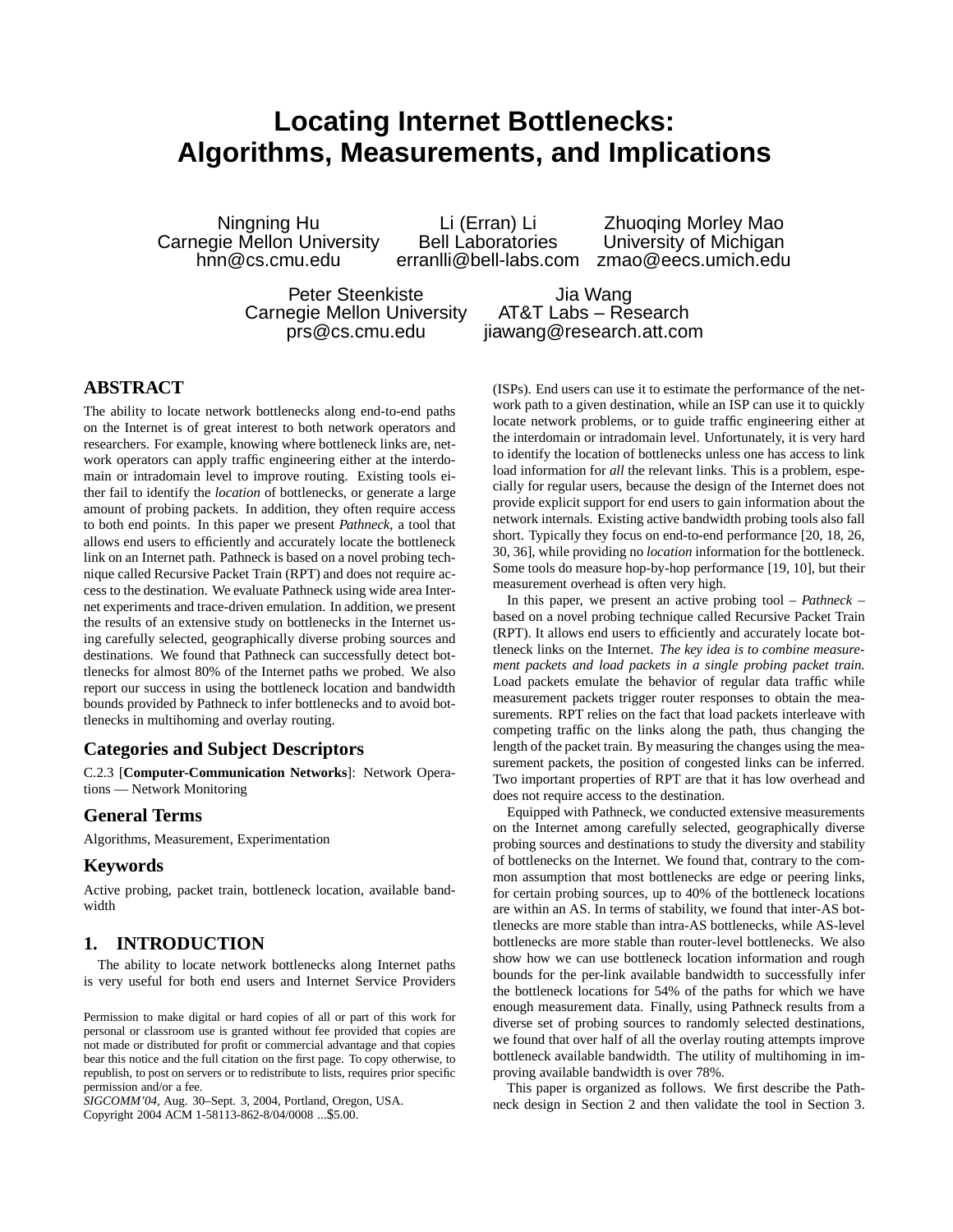Using Pathneck, we probed a large number of Internet destinations to obtain several different data sets. We use this data to study the properties of Internet bottlenecks in Section 4, to infer bottleneck locations on the Internet in Section 5, and to study the implications for overlay routing and multihoming in Section 6. We discuss related work in Section 7. In Section 8 we summarize and discuss future work.

# **2. DESIGN OF PATHNECK**

Our goal is to develop a light-weight, single-end-control bottleneck detection tool. In this section, we first provide some background on measuring available bandwidth and then describe the concept of Recursive Packet Trains and the algorithms used by Pathneck.

#### **2.1 Measuring Available Bandwidth**

In this paper, we define the *bottleneck link* of a network path as the link with the smallest available bandwidth, *i.e.,* the link that determines the end-to-end throughput on the path. The *available bandwidth* in this paper refers to the residual bandwidth, which is formally defined in [20, 18]. Informally, we define a *choke link* as any link that has a lower available bandwidth than the partial path from the source to that link. The upstream router for the choke link is called the *choke point* or *choke router*. The formal definition of choke link and choke point is as follows. Let us assume an endto-end path from source  $S = R_0$  to destination  $D = R_n$  through routers  $R_1, R_2, ..., R_{n-1}$ . Link  $L_i = (R_i, R_{i+1})$  has available bandwidth  $A_i(0 \leq i < n)$ . Using this notation, we define the set of *choke links* as:

$$
CHOKE_L = \{L_k | \exists j, 0 \le j < n, k = argmin_{0 \le i \le j} A_i\}
$$

and the corresponding set of *choke points* (or *choke routers*) are

$$
CHOKE_R = \{R_k | L_k \in CHOKE_L, 0 \le k < n\}
$$

Clearly, choke links will have less available bandwidth as they get closer to the destination, so the last choke link on the path will be the *bottleneck link* or the primary choke link. We will call the second to last choke link the *secondary choke link*, and the third to last one the *tertiary choke link*, *etc.*

Let us now review some earlier work on available bandwidth estimation. A number of projects have developed tools that estimate the available bandwidth along a network path [20, 18, 26, 30, 36, 13]. This is typically done by sending a probing packet train along the path and by measuring how competing traffic along the path affects the length of the packet train (or the gaps between the probing packets). Intuitively, when the packet train traverses a link where the available bandwidth is less than the transmission rate of the train, the length of the train, *i.e.,* the time interval between the head and tail packets in the train, will increase. This increase can be caused by higher packet transmission times (on low capacity links), or by interleaving with the background traffic (heavily loaded links). When the packet train traverses a link where the available bandwidth is higher than the packet train transmission rate, the train length should stay the same since there should be little or no queuing at that link. By sending a sequence of trains with different rates, it is possible to estimate the available bandwidth on the bottleneck link; details can be found in [18, 26]. Using the above definition, the links that increase the length of the packet train correspond to the choke links since they represent the links with the lowest available bandwidth on the partial path traveled by the train so far.

Unfortunately, current techniques only estimate end-to-end available bandwidth since they can only measure the train length



**Figure 1: Recursive Packet Train (RPT).**

at the destination. In order to identify the bottleneck location, we need to measure the train length on *each* link. This information can be obtained with a novel packet train design, called a Recursive Packet Train, as we describe next.

# **2.2 Recursive Packet Train**

Figure 1 shows an example of a Recursive Packet Train (RPT); every box is a UDP packet and the number in the box is its TTL value. The probing packet train is composed of two types of packets: measurement packets and load packets. *Measurement packets* are standard traceroute packets, *i.e.,* they are 60 byte UDP packets with properly filled-in payload fields. The figure shows 30 measurement packets at each end of the packet train, which allows us to measure network paths with up to 30 hops; more measurement packets should be used for longer paths. The TTL values of the measurement packets change linearly, as shown in the figure. *Load packets* are used to generate a packet train with a measurable length. As with the IGI/PTR tool [18], load packets should be large packets that represent an average traffic load. We use 500 byte packets as suggested in [18]. The number of load packets in the packet train determines the amount of background traffic that the train can interact with, so it pays off to use a fairly long train. In our experiment, we set it empirically in the range of 30 to 100. Automatically configuring the number of probing packets is future work.

The probing source sends the RPT packets in a back-to-back fashion. When they arrive at the first router, the first and the last packets of the train expire, since their TTL values are 1. As a result, the packets are dropped and the router sends two ICMP packets back to the source [7]. The other packets in the train are forwarded to the next router, after their TTL values are decremented. Due to the way the TTL values are set in the RPT, the above process is repeated on each subsequent router. The name "recursive" is used to highlight the repetitive nature of this process.

At the source, we can use *the time gap between the two ICMP packets from each router* to estimate the packet train length on the incoming link of that router. The reason is that the ICMP packets are generated when the head and tail packets of the train are dropped. Note that the measurement packets are much smaller than the total length of the train, so the change in packet train length due to the loss of measurement packets can be neglected. For example, in our default configuration, each measurement packet accounts for only 0.2% the packet train length. We will call the time difference between the arrival at the source of the two ICMP packets from the same router the *packet gap*.

# **2.3 Pathneck — The Inference Tool**

RPT allows us to estimate the probing packet train length on each link along a path. We use the gap sequences obtained from a set of probing packet trains to identify the location of the bottleneck link. Pathneck detects the bottleneck link in three steps:

Step 1: *Labeling of gap sequences*. For each probing train, Pathneck labels the routers where the gap value increases significantly as candidate choke points.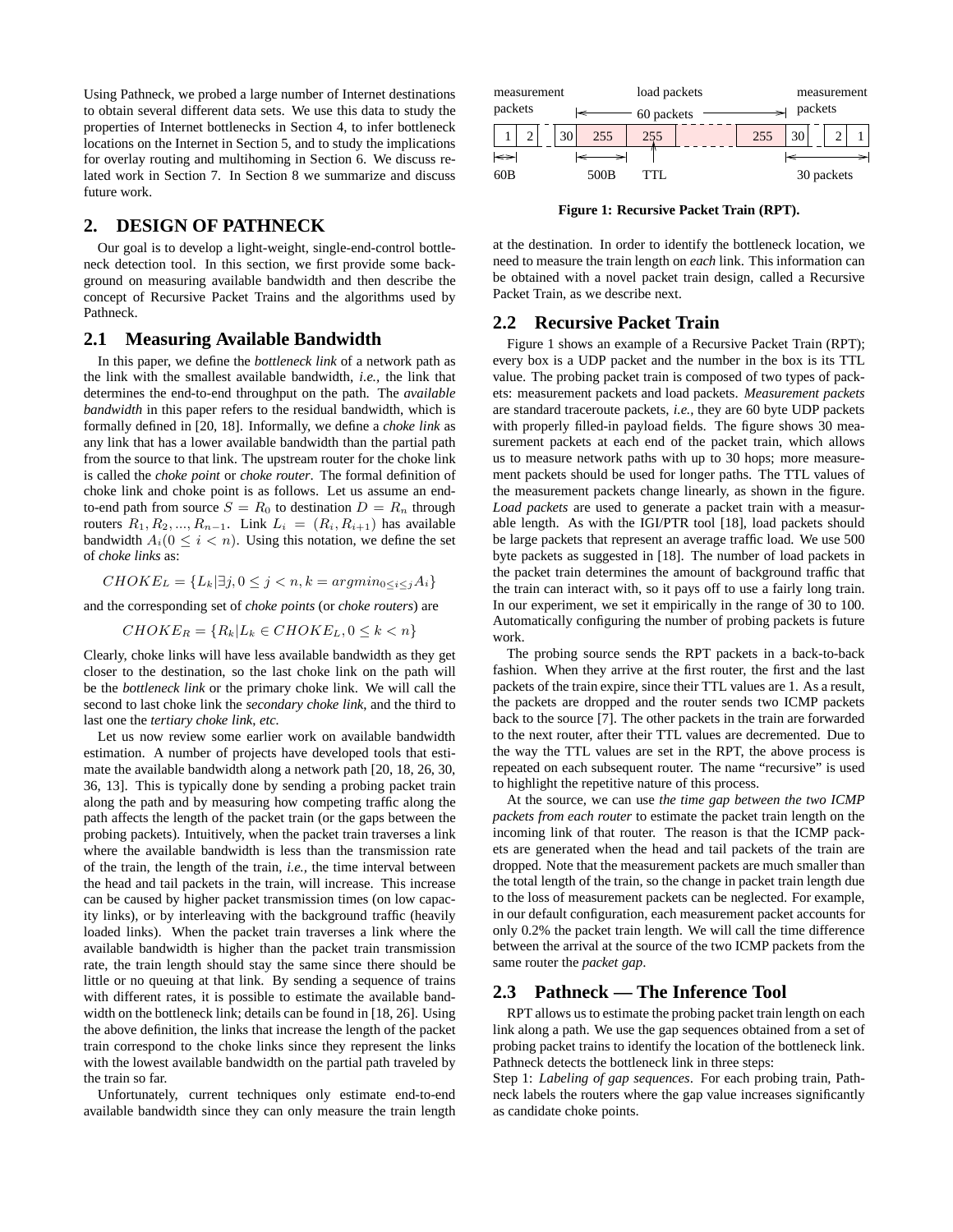

**Figure 2: Hill and valley points.**



**Figure 3: Matching the gap sequence to a step function.**

Step 2: *Averaging across gap sequences*. Routers that are frequently labeled as candidate choke points by the probing trains in the set are identified as actual choke points.

Step 3: *Ranking choke points*. Pathneck ranks the choke points with respect to their packet train transmission rate.

In the remainder of this section, we describe in detail the algorithms used in each of the three steps.

#### *2.3.1* **Labeling of Gap Sequences**

Under ideal circumstances, gap values only increase (if the available bandwidth on a link is not sufficient to sustain the rate of the incoming packet train) or stay the same (if the link has enough bandwidth for the incoming packet train), but it should never decrease. In reality, the burstiness of competing traffic and reverse path effects add noise to the gap sequence, so we preprocess the data before identifying candidate choke points. We first remove any data for routers from which we did not receive both ICMP packets. If we miss data for over half the routers, we discard the entire sequence. We then fix the *hill* and *valley* points where the gap value decreases in the gap sequence (Figure 2). A hill point is defined as  $p_2$  in a three-point group  $(p_1, p_2, p_3)$  with gap values satisfying  $g_1 < g_2 > g_3$ . A valley point is defined in a similar way with  $g_1 > g_2 < g_3$ . Since in both cases, the decrease is short-term (one sample), we assume it is caused by noise and we replace  $g_2$  with the closest neighboring gap value.

We now describe the core part of the labeling algorithm. The idea is to match the gap sequence to a step function (Figure 3), where each step corresponds to a candidate choke point. Given a gap sequence with *len* gap values, we want to identify the step function that is the best fit, where "best" is defined as the step function for which the sum of absolute difference between the gap sequence and the step function across all the points is minimal. We require the step function to have clearly defined steps, *i.e.,* all steps must be larger than a threshold (step) to filter out measurement noise. We use 100 microseconds  $(\mu s)$  as the threshold. This value is relatively small compared with possible sources of error (to be discussed in Section 2.4), but we want to be conservative in identifying candidate choke points.

We use the following dynamic programming algorithm to identify the step function. Assume we have a gap subsequence between hop i and hop j:  $g_i, ..., g_j$  ( $i \leq j$ ), and let us define  $avg[i, j] = \sum_{k=i}^{j} g_k/(j-i+1)$ , and the distance sum of the subse-

quence as  $dist\_sum[i, j] = \sum_{k=i}^{j} |avg[i, j] - g_k|$ . Let  $opt[i, j, l]$ denote the minimal sum of the distance sums for the segments between hops  $i$  and  $j$  (including hops  $i$  and  $j$ ), given that there are at most  $l$  steps. The key observation is that, given the optimal splitting of a subsequence, the splitting of any shorter internal subsequence delimited by two existing splitting points must be an optimal splitting for this internal subsequence. Therefore,  $opt[i, j, l]$  can be recursively defined as the follows:

$$
opt[i, j, l] = \begin{cases} dist\_sum[i, j] & l = 0 \& i \leq j, \\ min\{opt[i, j, l-1], opt2[i, j, l]\} & l > 0 \& i \leq j. \end{cases}
$$

$$
opt2[i, j, l] = min\{opt[i, k, l_1] + opt[k+1, j, l-l_1-1]:
$$
  

$$
i \le k < j, 0 \le l_1 < l,
$$
  

$$
|LS[i, k, l_1] - FS[k+1, j, l-l_1-1]| > step\}
$$

Here  $LS[i, k, l_1]$  denotes the last step value of the optimal step function fitting the gap subsequence between  $i$  and  $k$  with at most  $l_1$  steps, and  $FS[k+1, j, l-l_1-1]$  denotes the first step value of the optimal step function fitting the gap subsequence between  $k+1$ and j with at most  $l - l_1 - 1$  steps.

The algorithm begins with  $l = 0$  and then iteratively improves the solution by exploring larger values of l. Every time  $opt2[i, j, l]$ is used to assign the value for  $opt[i, j, l]$ , a new splitting point k is created. The splitting point is recorded in a set  $SP[i, j, l]$ , which is the set of optimal splitting points for the subsequence between  $i$  and  $j$  using at most  $l$  splitting points. The algorithm returns  $SP[0, len - 1, len - 1]$  as the set of optimal splitting points for the entire gap sequence. The time complexity of this algorithm is  $O(len^5)$ , which is acceptable considering the small value of len on the Internet. Since our goal is to detect the primary choke point, our implementation only returns the top three choke points with the largest three steps. If the algorithm does not find a valid splitting point, *i.e.*,  $SP[0, len-1, len-1] = \emptyset$ , it simply returns the source as the candidate choke point.

#### *2.3.2* **Averaging Across Gap Sequences**

To filter out effects caused by bursty traffic on the forward and reverse paths, Pathneck uses results from multiple probing trains (*e.g.,* 6 to 10 probing trains) to compute *confidence* information for each candidate choke point. To avoid confusion, we will use the term *probing* for a single RPT run and the term *probing set* for a group of probings (generally 10 probings). The outcome of Pathneck is the summary result for a probing set.

For the optimal splitting of a gap sequence, let the sequence of step values be  $sv_i(0 \le i \le M)$ , where M is the total number of candidate choke points. The confidence for a candidate choke point  $i (1 \leq i \leq M)$  is computed as

$$
conf_i = \left| \frac{1}{sv_i} - \frac{1}{sv_{i-1}} \right| / \frac{1}{sv_{i-1}}
$$

Intuitively, the confidence denotes the percentage of available bandwidth change implied by the gap value change. For the special case where the source is returned as the candidate choke point, we set its confidence value to 1.

Next, for each candidate choke point in the probing set we calculate d rate as the frequency with which the candidate choke point appears in the probing set with  $conf \geq 0.1$ . Finally, we select those choke points with  $d_rate \geq 0.5$ . Therefore, *the final choke points for a path are the candidates that appear with high confidence in at least half of the probings in the probing set*. In Section 3.4, we quantify the sensitivity of Pathneck to these parameters.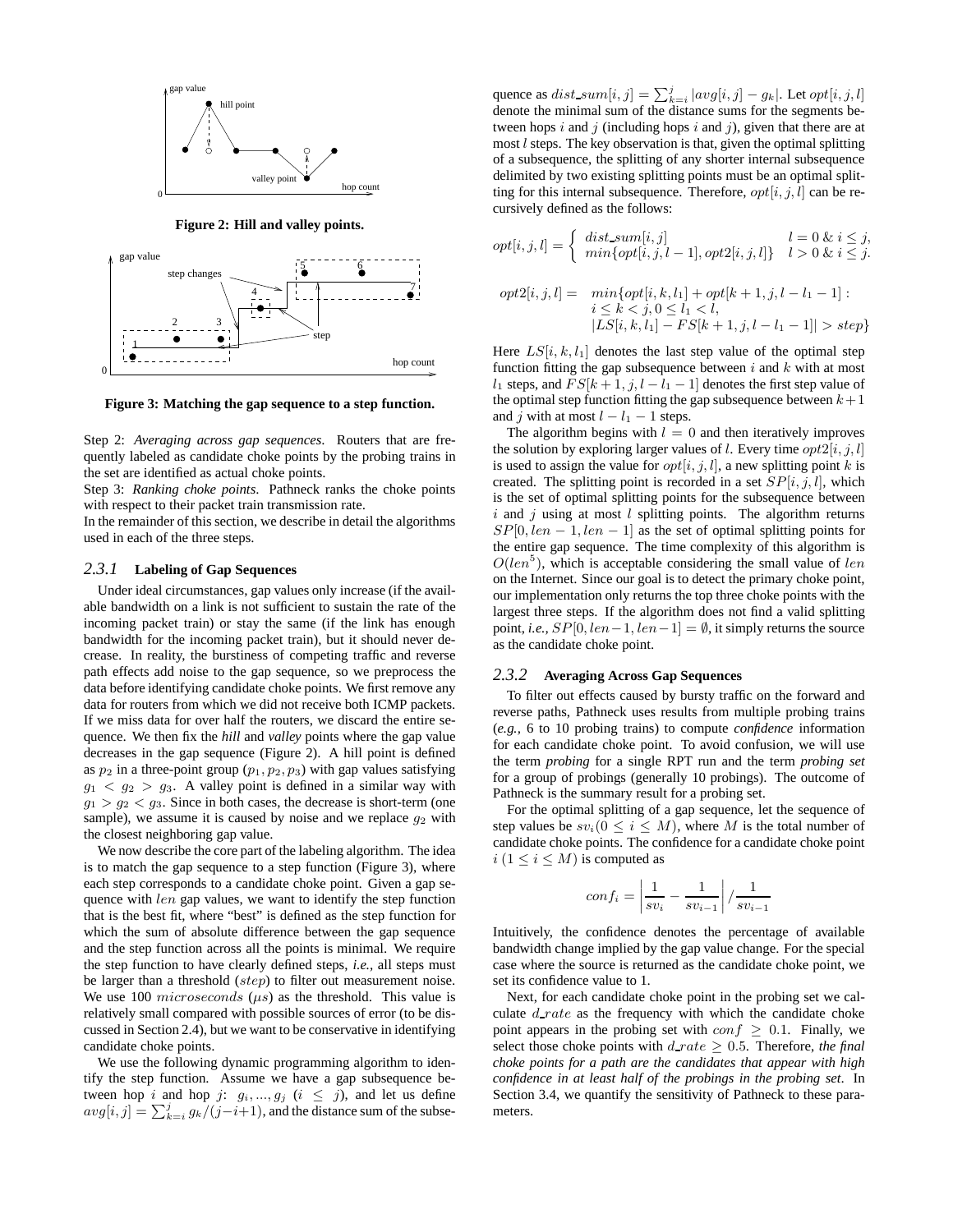#### *2.3.3* **Ranking Choke Points**

For each path, we rank the choke points based on their average gap value in the probing set. The packet train transmission rate  $R$ is  $R = ts/g$ , where ts is the total size for all the packets in the train and  $g$  is the gap value. That is, the larger the gap value, the more the packet train was stretched out by the link, suggesting a lower available bandwidth on the corresponding link. As a result, we identify the choke point with the largest gap value as the bottleneck of the path. Note that since we cannot control the packet train structure at each hop, the RPT does not actually measure the available bandwidth on each link, so in some cases, Pathneck could select the wrong choke point as the bottleneck. For example, on a path where the "true" bottleneck is early in the path, the rate of the packet train leaving the bottleneck can be higher than the available bandwidth on the bottleneck link. As a result, a downstream link with slightly higher available bandwidth could also be identified as a choke point and our ranking algorithm will mistakenly select it as the bottleneck.

Note that our method of calculating the packet train transmission rate  $R$  is similar to that used by cprobe [13]. The difference is that cprobe estimates available bandwidth, while Pathneck estimates the location of the bottleneck link. Estimating available bandwidth in fact requires careful control of the inter-packet gap for the train [26, 18] which neither tool provides.

While Pathneck does not measure available bandwidth, we can use the average per-hop gap values to provide a rough upper or lower bound for the available bandwidth of each link. We consider three cases:

*Case 1:* For a choke link, *i.e.,* its gap increases, we know that the available bandwidth is less than the packet train rate. That is, the rate R computed above is an upper bound for the available bandwidth on the link.

*Case 2:* For links that maintain their gap relative to the previous link, the available bandwidth is higher than the packet train rate  $R$ , and we use  $R$  as a lower bound for the link available bandwidth. *Case 3:* Some links may see a decrease in gap value. This decrease is probably due to temporary queuing caused by traffic burstiness,

and according to the packet train model discussed in [18], we cannot say anything about the available bandwidth.

Considering that the data is noisy and that link available bandwidth is a dynamic property, these bounds should be viewed as very rough estimates. We provide a more detailed analysis for the bandwidth bounds on the bottleneck link in Section 3.3.

## **2.4 Pathneck Properties**

Pathneck meets the design goals we identified earlier in this section. Pathneck does not need cooperation of the destination, so it can be widely used by regular users. Pathneck also has low overhead. Each measurement typically uses 6 to 10 probing trains of 30 to 100 load packets each. This is a very low overhead compared to existing tools such as pathchar [19] and BFind [10]. Finally, Pathneck is fast. For each probing train, it takes about one roundtrip time to get the result. However, to make sure we receive all the returned ICMP packets, Pathneck generally waits for 3 seconds — the longest roundtrip time we have observed on the Internet — after sending out the probing train, and then exits. Even in this case, a single probing takes less than 5 seconds. In addition, since each packet train probes all links, we get a consistent set of measurements. This, for example, allows Pathneck to identify multiple choke points and rank them. Note however that Pathneck is biased towards early choke points— once a choke point has increased the length of the packet train, Pathneck may no longer be

able to "see" downstream links with higher or slightly lower available bandwidth.

A number of factors could influence the accuracy of Pathneck. First, we have to consider the ICMP packet generation time on routers. This time is different for different routers and possibly for different packets on the same router. As a result, the measured gap value for a router will not exactly match the packet train length at that router. Fortunately, measurements in [16] and [11] show that the ICMP packet generation time is pretty small; in most cases it is between  $100\mu s$  and  $500\mu s$ . We will see later that over 95% of the gap changes of detected choke points in our measurements are larger than  $500\mu s$ . Therefore, while large differences in ICMP generation time can affect individual probings, they are unlikely to significantly affect Pathneck bottleneck results.

Second, as ICMP packets travel to the source, they may experience queueing delay caused by reverse path traffic. Since this delay can be different for different packets, it is a source of measurement error. We are not aware of any work that has quantified reverse path effects. In our algorithm, we try to reduce the impact of this factor by filtering out the measurement outliers. Note that if we had access to the destination, we might be able to estimate the impact of reverse path queueing.

Third, packet loss can reduce Pathneck's effectiveness. Load packet loss can affect RPT's ability to interleave with background traffic thus possibly affecting the correctness of the result. Lost measurement packets are detected by lost gap measurements. Note that it is unlikely that Pathneck would lose significant numbers of load packets without a similar loss of measurement packets. Considering the low probability of packet loss in general [23], we do not believe packet loss will affect Pathneck results.

Fourth, multi-path routing, which is sometimes used for load balancing, could also affect Pathneck. If a router forwards packets in the packet train to different next-hop routers, the gap measurements will become invalid. Pathneck can usually detect such cases by checking the source IP address of the ICMP responses. In our measurements, we do not use the gap values in such cases.

Pathneck also has some deployment limitations. First, we discovered that network firewalls often only forward 60 byte UDP packets that strictly conform to the packet payload format used by standard Unix traceroute implementation, while they drop any other UDP probing packets, including the load packets in our RPT. If the sender is behind such a firewall, Pathneck will not work. Similarly, if the destination is behind a firewall, no measurements for links behind the firewall can be obtained by Pathneck. Second, even without any firewalls, Pathneck may not be able to measure the packet train length on the last link, because the ICMP packets sent by the destination host cannot be used. In theory, the destination should generate a "destination port unreachable" ICMP message for each packet in the train. However, due to ICMP rate limiting, the destination network system will typically only generate ICMP packets for some of the probing packets, which often does not include the tail packet. Even if an ICMP packet is generated for both the head and tail packets, the *accumulated* ICMP generation time for the whole packet train makes the returned interval worthless. Of course, if we have the cooperation of the destination, we can get a valid gap measurement for the last hop by using a valid port number, thus avoiding the ICMP responses for the load packets.

# **3. VALIDATION**

We use both Internet paths and the Emulab testbed [3] to evaluate Pathneck. Internet experiments are necessary to study Pathneck with realistic background traffic, while the Emulab testbed provides a fully controlled environment that allows us to evaluate Pathneck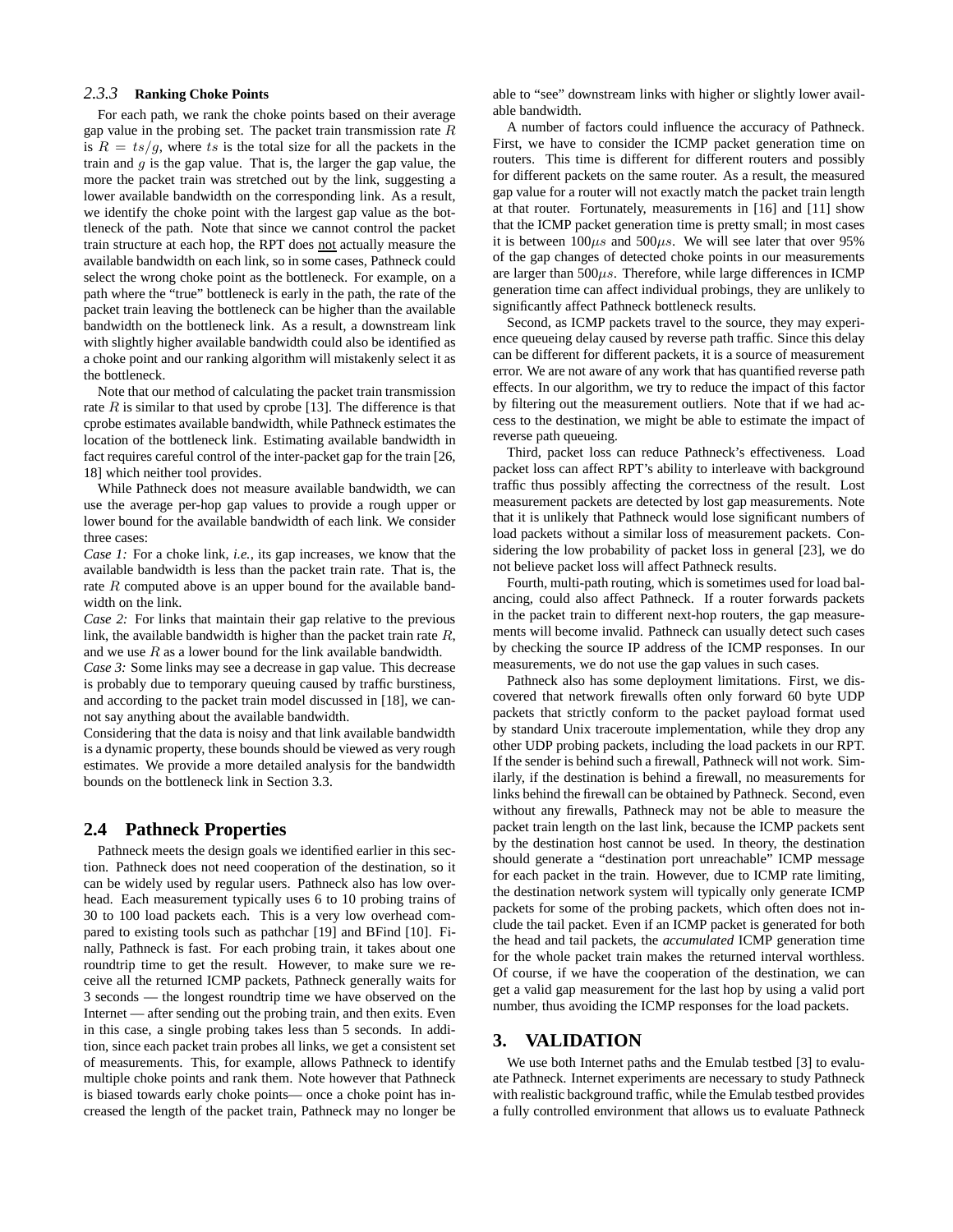|  | Table 1: Bottlenecks detected on Abilene paths. |  |  |  |
|--|-------------------------------------------------|--|--|--|
|--|-------------------------------------------------|--|--|--|

| Probe                  | $d$ rate   | <b>Bottleneck</b> | AS path               |
|------------------------|------------|-------------------|-----------------------|
| destination            | (Utah/CMU) | router IP         | $(AS1-AS2)^{\dagger}$ |
| $cal2^{\S}$            | 0.71/0.70  | 137.145.202.126   | 2150-2150             |
| princeton <sup>§</sup> | 0.64/0.67  | 198.32.42.209     | 10466-10466           |
| $s\alpha\delta$        | 0.62/0.56  | 199.77.194.41     | 10490-10490           |
| $\text{ogig}^8$        | 0.71/0.72  | 205.124.237.10    | 210-4600 (Utah)       |
|                        |            | 198.32.8.13       | 11537-4600 (CMU)      |

† AS1 is bottleneck router's AS#, AS2 is its post-hop router's AS#.

§ calren = www.calren2.net, princeton = www.princeton.edu,  $\S$  sox = www.sox.net, ogig = www.ogig.net.

with known traffic loads. Besides the detection accuracy, we also examine the accuracy of the Pathneck bandwidth bounds and the sensitivity of Pathneck to its configuration parameters. Our validation does not study the impact of the ICMP generation time<sup>1</sup>.

# **3.1 Internet Validation**

For a thorough evaluation of Pathneck on Internet paths, we would need to know the actual available bandwidth on all the links of a network path. This information is impossible to obtain for most operational networks. The Abilene backbone, however, publishes its backbone topology and traffic load (5-minute SNMP statistics) [1], so we decided to probe Abilene paths.

The experiment is carried out as follows. We used two sources: a host at the University of Utah and a host at Carnegie Mellon University. Based on Abilene's backbone topology, we chose 22 probing destinations for each probing source. We make sure that each of the 11 major routers on the Abilene backbone is included in at least one probing path. From each probing source, we probed every destination 100 times, with a 2-second interval between two consecutive probings. To avoid interference, the experiments conducted at Utah and at CMU were run at different times.

Using  $conf > 0.1$  and  $d_rate > 0.5$ , we only detected 5 nonfirst-hop bottleneck links on the Abilene paths (Table 1). This is not surprising since Abilene paths are known to be over-provisioned, and we selected paths with many hops inside the Abilene core. The  $d_rate$  values for the 100 probes originating from Utah and CMU are very similar, possibly because they observed similar congestion conditions. By examining the IP addresses, we found that in 3 of the 4 cases (www.ogig.net is the exception), both the Utah and CMU based probings are passing through the same bottleneck link close to the destination; an explanation is that these bottlenecks are very stable, possibly because they are constrained by link capacity. Unfortunately, all three bottlenecks are outside Abilene, so we do not have the load data.

For the path to www.ogig.net, the bottleneck links appear to be two different peering links going to AS4600. For the path from CMU to www.ogig.net, the outgoing link of the bottleneck router 198.32.163.13 is an OC-3 link. Based on the link capacities and SNMP data, we are sure that the OC-3 link is indeed the bottleneck. We do not have the SNMP data for the Utah links, so we cannot validate the results for the path from Utah to www.ogig.net.

# **3.2 Testbed Validation**

We use the Emulab testbed to study the detailed properties of Pathneck. Since Pathneck is a path-oriented measurement tool, we use a linear topology (Figure 4). Nodes 0 and 9 are the probing



**Figure 4: Testbed configuration.**

**Table 2: The testbed validation experiments**

| #             |    |    | Trace                                       | Comments              |
|---------------|----|----|---------------------------------------------|-----------------------|
|               | 50 | 20 | <i>light-trace</i> on all                   | Capacity-determined   |
|               |    |    |                                             | bottleneck            |
| $\mathcal{D}$ | 50 | 50 | 35Mbps exponential-load on                  | Load-determined bot-  |
|               |    |    | Y, light-trace otherwise                    | tleneck               |
| 3             | 20 | 20 | heavy-trace on $Y$ , light-trace            | Two-bottleneck case   |
|               |    |    | otherwise                                   |                       |
| 4             | 20 | 20 | heavy-trace on $\overline{X}$ , light-trace | Two-bottleneck case   |
|               |    |    | otherwise                                   |                       |
|               | 50 | 20 | exponential-load<br>30%<br>on               | The impact of reverse |
|               |    |    | both directions                             | traffic               |

source and destination, while nodes 1-8 are intermediate routers. The link delays are roughly set based on a traceroute measurement from a CMU host to www.yahoo.com. The link capacities are configured using the Dummynet [2] package. The capacities for links  $X$  and  $Y$  depend on the scenarios. Note that all the testbed nodes are PCs, not routers, so their properties such as the ICMP generation time are different from those of routers. As a result, the testbed experiments do not consider some of the router related factors.

The dashed arrows in Figure 4 represent background traffic. The background traffic is generated based on two real packet traces, called *light-trace* and *heavy-trace*. The *light-trace* is a sampled trace (using prefix filters on the source and destination IP addresses) collected in front of a corporate network. The traffic load varies from around 500Kbps to 6Mbps, with a median load of 2Mbps. The *heavy-trace* is a sampled trace from an outgoing link of a data center connected to a tier-1 ISP. The traffic load varies from 4Mbps to 36Mbps, with a median load of 8Mbps. We also use a simple UDP traffic generator whose instantaneous load follows an exponential distribution. We will refer to the load from this generator as *exponential-load*. By assigning different traces to different links, we can set up different evaluation scenarios. Since all the background traffic flows used in the testbed evaluation are very bursty, they result in very challenging scenarios.

Table 2 lists the configurations of five scenarios that allow us to analyze all the important properties of Pathneck. For each scenario, we use Pathneck to send 100 probing trains. Since these scenario are used for validation, we only use the results for which we received all ICMP packets, so the percentage of valid probing is lower than usual. During the probings, we collected detailed load data on each of the routers allowing us to compare the probing results with the actual link load. We look at Pathneck performance for both probing sets (*i.e.,* result for 10 consecutive probings as reported by Pathneck) and individual probings. For probing sets, we use  $conf \geq 0.1$  and  $d_rate \geq 0.5$  to identify choke points. The real background traffic load is computed as the average load for the interval that includes the 10 probes, which is around 60 seconds. For individual probings, we only use  $conf \geq 0.1$  for filtering, and the load is computed using a 20ms packet trace centered around the probing packets, *i.e.,* we use the instantaneous load.

 $<sup>1</sup>A$  meaningful study of the ICMP impact requires access to differ-</sup> ent types of routers with real traffic load, but we do not have access to such facilities.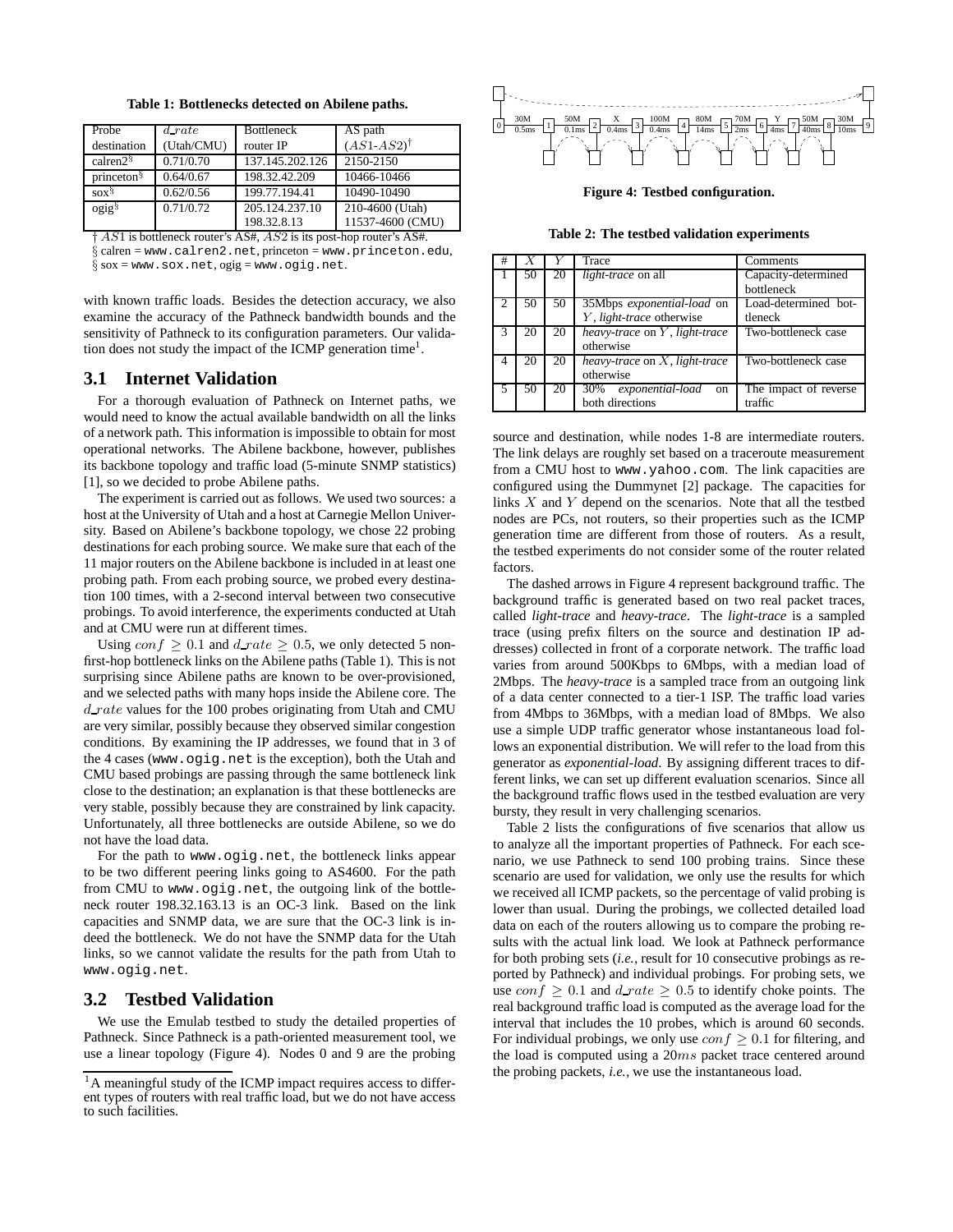

**Figure 5: Comparing the gap sequences for capacity (left) and load-determined (right) bottlenecks.**

#### *3.2.1* **Experiment 1 — Capacity-determined Bottleneck**

In this experiment, we set the capacities of  $X$  and  $Y$  to 50Mbps and 20Mbps, and use *light-trace* on all the links; the starting times within the trace are randomly selected. All 100 probings detect hop  $6$  (*i.e.*, link  $Y$ ) as the bottleneck. All other candidate choke points are filtered out because of a low confidence value (*i.e.*,  $\text{conf}$  < 0.1). Obviously, the detection results for the probing sets are also 100% accurate.

This experiment represents the easiest scenario for Pathneck, *i.e.,* the bottleneck is determined by the link capacity, and the background traffic is not heavy enough to affect the bottleneck location. This is however an important scenario on the Internet. A large fraction of the Internet paths fall into this category because only a limited number of link capacities are widely used and the capacity differences tend to be large.

#### *3.2.2* **Experiment 2 — Load-determined Bottleneck**

Besides capacity, the other factor that affects the bottleneck position is the link load. In this experiment, we set the capacities of both X and Y to 50Mbps. We use the 35Mbps *exponential-load* on Y and the *light-trace* on other links, so the difference in traffic load on  $X$  and  $Y$  determines the bottleneck. Out of 100 probings, 23 had to be discarded due to ICMP packet loss. Using the remaining 77 cases, the probing sets always correctly identify  $Y$  as the bottleneck link. Of the individual probings, 69 probings correctly detect Y as the top choke link, 2 probings pick link  $\langle R7, R8 \rangle$  (*i.e.*, the link after  $Y$ ) as the top choke link and Y is detected as the secondary choke link. 6 probings miss the real bottleneck. In summary, the accuracy for individual probings is 89.6%.

#### *3.2.3* **Comparing the Impact of Capacity and Load**

To better understand the impact of link capacity and load in determining the bottleneck, we conducted two sets of simplified experiments using configurations similar to those used in experiments 1 and 2. Figure 5 shows the gap measurements as a function of the hop count (x axis). In the left figure, we fix the capacity of  $X$  to 50Mbps and change the capacity of Y from 21Mbps to 30Mbps with a step size of 1Mbps; no background traffic is added on any link. In the right figure, we set the capacities of both  $X$  and  $Y$ to 50Mbps. We apply different CBR loads to  $Y$  (changing from 29Mbps to 20Mbps) while there is no load on the other links. For each configuration, we executed 10 probings. The two figures plot the median gap value for each hop; for most points, the 30-70 percentile interval is under  $200\mu s$ .

In both configurations, the bottleneck available bandwidth



**Figure 6: Cumulative distribution of bandwidth difference in experiment 3.**

changes in exactly the same way, *i.e.,* it increases from 21Mbps to 30Mbps. However, the gap sequences are quite different. The gap increases in the left figure are regular and match the capacity changes, since the length of the packet train is strictly set by the link capacity. In the right figure, the gaps at the destination are less regular and smaller. Specifically, they do not reflect the available bandwidth on the link (*i.e.,* the packet train rate exceeds the available bandwidth). The reason is that the back-to-back probing packets compete un-fairly with the background traffic and they can miss some of the background traffic that should be captured. This observation is consistent with the principle behind TOPP [26] and IGI/PTR [18], which states that the probing rate should be set properly to accurately measure the available bandwidth. This explains why Pathneck's packet train rate at the destination provides only an upper bound on the available bandwidth. Figure 5 shows that the upper bound will be tighter for capacity-determined bottlenecks than for load-determined bottlenecks. The fact that the gap changes in the right figure are less regular than that in the left figure also confirms that capacity-determined bottlenecks are easier to detect than load-determined bottlenecks.

#### *3.2.4* **Experiments 3 & 4 — Two Bottlenecks**

In these two experiments, we set the capacities of both  $X$  and  $Y$ to 20Mbps, so we have two low capacity links and the bottleneck location will be determined by load. In experiment 3, we use the *heavy-trace* for Y and the *light-trace* for other links. The probing set results are always correct, *i.e.,* Y is detected as the bottleneck. When we look at the 86 valid individual probings, we find that  $X$ is the real bottleneck in 7 cases; in each case Pathneck successfully identifies X as the *only* choke link, and thus the bottleneck. In the remaining 79 cases, Y is the real bottleneck. Pathneck correctly identifies  $Y$  in 65 probings. In the other 14 probings, Pathneck identifies X as the only choke link, *i.e.,* Pathneck missed the real bottleneck link  $Y$ . The raw packet traces show that in these  $14$ incorrect cases, the bandwidth difference between  $X$  and  $Y$  is very small. This is confirmed by Figure 6, which shows the cumulative distribution of the available bandwidth difference between X and Y for the 14 wrong cases (the dashed curve), and for all 86 cases (the solid curve). The result shows that if two links have similar available bandwidth, Pathneck has a bias towards the first link. This is because the probing packet train has already been stretched by the first choke link  $X$ , so the second choke link  $Y$  can be hidden.

As a comparison, we apply the *heavy-trace* to both X and Y in experiment 4. 67 out of the 77 valid probings correctly identify  $X$ as the bottleneck; 2 probings correctly identify  $Y$  as the bottleneck; and 8 probings miss the real bottleneck link  $Y$  and identify  $X$  as the only bottleneck. Again, if multiple links have similar available bandwidth, we observe the same bias towards the early link.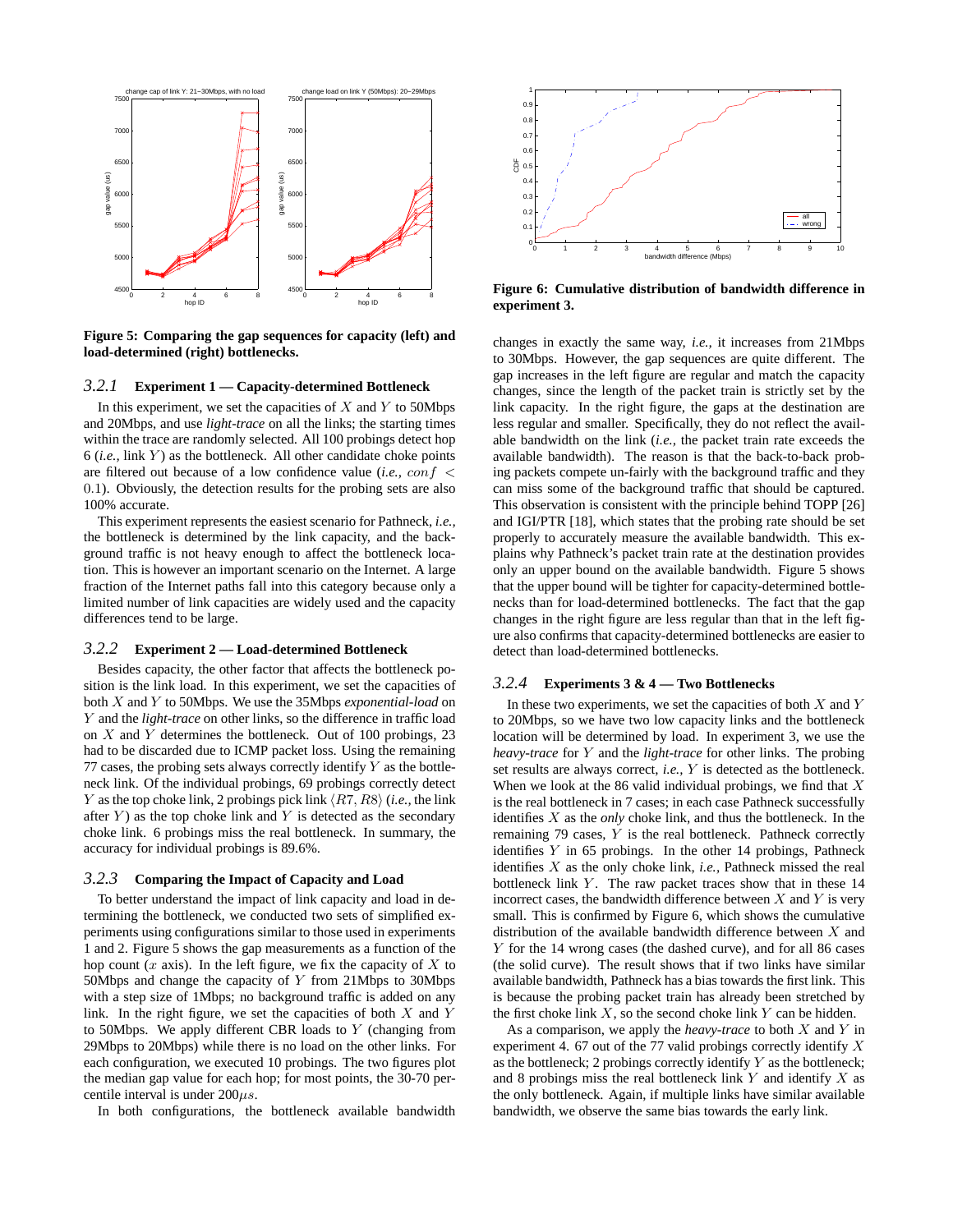**Table 3: The number of times of each hop being a candidate choke point.**

| <b>Router</b> |   |    |   | ٠ | U  | –  |
|---------------|---|----|---|---|----|----|
| con           |   | 18 |   |   |    | 34 |
| d rate<br>U.Ə | o | u  | v | U | οJ | 36 |

## *3.2.5* **Experiment 5 — Reverse Path Queuing**

To study the effect of reverse path queuing, we set the capacities of X and Y to 50Mbps and 20Mbps, and apply *exponential-load* in both directions on all links (except the two edge links). The average load on each link is set to 30% of the link capacity. We had 98 valid probings. The second row in Table 3 lists the number of times that each hop is detected as a candidate choke point (*i.e.,* with  $conf \geq 0.1$ ). We observe that each hop becomes a candidate choke point in some probings, so reverse path traffic does affect the detection accuracy of RPTs.

However, the use of probing sets reduces the impact of reverse path traffic. We analyzed the 98 valid probings as 89 sets of 10 consecutive probings each. The last row of Table 3 shows how often links are identified as choke points  $(d_rate > 0.5)$  by a probing set. The real bottleneck, hop 6, is most frequently identified as the actual bottleneck (last choke point), although in some cases, the next hop (*i.e.,* hop 7) is also a choke point and is thus selected as the bottleneck. This is a result of reverse path traffic. Normally, the train length on hop 7 should be the same as on hop 6. However, if reverse path traffic reduces the gap between the hop 6 ICMP packets, or increases the gap between the hop 7 ICMP packets, it will appear as if the train length has increased and hop 7 will be labeled as a choke point. We hope to tune the detection algorithm to reduce the impact of this factor as part of future work.

# **3.3 Validation of Bandwidth Bounds**

A number of groups have shown that packet trains can be used to estimate the available bandwidth of a network path [26, 18, 21]. However, the source has to carefully control the inter-packet gap, and since Pathneck sends the probing packets back-to-back, it cannot, in general, measure the available bandwidth of a path. Instead, as described in Section 2.3, the packet train rate at the bottleneck link can provide a rough upper bound for the available bandwidth. In this section, we compare the upper bound on available bandwidth on the bottleneck link reported by Pathneck with end-to-end available bandwidth measurements obtained using IGI/PTR [18] and Pathload [21].

Since both IGI/PTR and Pathload need two-end control, we used 10 RON nodes for our experiments, as listed in the "BW" column in Table 4; this results in 90 network paths for our experiment. On each RON path, we obtain 10 Pathneck probings, 5 IGI/PTR measurements, and 1 Pathload measurement<sup>2</sup>. The estimation for the upper bound in Pathneck was done as follows. If a bottleneck can be detected from the 10 probings, we use the median packet train transmission rate on that bottleneck. Otherwise, we use the largest gap value in each probing to calculate the packet train rate and use the median train rate of the 10 probings as the upper bound.

Figure 7 compares the average of the available bandwidth estimates provided by IGI, PTR, and Pathload  $(x \text{ axis})$  with the upper bound for the available bandwidth provided by Pathneck  $(y$ axis). The measurements are roughly clustered in three areas. For low bandwidth paths (bottom left corner), Pathneck provides

**Table 4: Probing sources from PlanetLab (PL) and RON.**

| ID                  | Probing      | AS     | Location  | Upstream     | Test-      | B            | G                        | S         | O                          | M          |
|---------------------|--------------|--------|-----------|--------------|------------|--------------|--------------------------|-----------|----------------------------|------------|
|                     | Source       | Number |           | Provider(s)  | bed        | W            | E                        | T         | V                          | H          |
| 1                   | aros         | 6521   | UT        | 701          | <b>RON</b> |              | $\sqrt{}$                |           | ▽                          |            |
| $\overline{2}$      | ashburn      | 7911   | DC        | 2914         | PL         |              | $\checkmark$             |           | $\checkmark$               |            |
| 3                   | bkly-cs      | 25     | CA        | 2150, 3356,  | PL         |              | $\checkmark$             |           | $\checkmark$               |            |
|                     |              |        |           | 11423, 16631 |            |              |                          |           |                            |            |
| $\overline{4}$      | columbia     | 14     | NY        | 6395         | PL         |              |                          |           |                            |            |
| 5                   | diku         | 1835   | Denmark   | 2603         | PL.        |              | $\checkmark$             |           |                            |            |
|                     |              |        | UT        |              |            |              |                          |           |                            |            |
| 6<br>$\overline{7}$ | emulab       | 17055  |           | 210          |            |              |                          |           |                            |            |
|                     | frankfurt    | 3356   | Germany   | 1239, 7018   | PL         |              |                          |           |                            |            |
| 8                   | grouse       | 71     | GA        | 1239, 7018   | PL         |              |                          |           |                            |            |
| 9                   | gs274        | 9      | PA        | 5050         |            |              | へへへへへへへへへんへんへんへんへんへんへんへん |           | くへんへんへん へんへん くんへんへんへん へんへん |            |
| 10                  | bkly-intel   | 7018   | CA        | 1239         | PL         |              |                          |           |                            |            |
| 11                  | intel        | 7018   | CA        | 1239         | <b>RON</b> |              |                          |           |                            |            |
| 12                  | jfk1         | 3549   | NY        | 1239, 7018   | <b>RON</b> | $\checkmark$ |                          |           |                            |            |
| 13                  | jhu          | 5723   | MD        | 7018         | PL.        |              |                          |           |                            |            |
| 14                  | nbgisp       | 18473  | <b>OR</b> | 3356         | PL         |              |                          |           |                            |            |
| 15                  | nortel       | 11085  | Canada    | 14177        | RON        | $\checkmark$ |                          |           |                            |            |
| 16                  | nyu          | 12     | NY        | 6517, 7018   | <b>RON</b> |              |                          |           |                            |            |
| 17                  | princeton    | 88     | NJ        | 7018         | PL.        |              |                          |           |                            |            |
| 18                  | purdue       | 17     | IN        | 19782        | PL         |              |                          |           |                            |            |
| 29                  | rpi          | 91     | NY        | 6395         | PL         |              |                          |           |                            |            |
| 20                  | uga          | 3479   | GA        | 16631        | PL         |              |                          |           |                            |            |
| 21                  | umass        | 1249   | MA        | 2914         | PL         |              |                          |           |                            |            |
| 22                  | unm          | 3388   | NM        | 1239         | PL         |              |                          |           |                            |            |
| 23                  |              |        | UT        |              | PL.        |              |                          |           |                            |            |
|                     | utah         | 17055  |           | 210          |            |              |                          |           |                            |            |
| 24                  | $uw-cs$      | 73     | WA        | 101          | PL         |              |                          |           |                            |            |
| 25                  | vineyard     | 10781  | MA        | 209, 6347    | <b>RON</b> |              |                          |           |                            |            |
| 26                  | rutgers      | 46     | NJ        | 7018         | PL.        |              |                          |           |                            |            |
| 27                  | harvard      | 11     | MA        | 16631        | PL         |              |                          |           |                            |            |
| 28                  | depaul       | 20130  | <b>CH</b> | 6325, 16631  | PL.        |              |                          |           |                            |            |
| 29                  | toronto      | 239    | Canada    | 16631        | PL         |              |                          |           |                            |            |
| 30                  | halifax      | 6509   | Canada    | 11537        | PL         |              |                          |           |                            |            |
| 31                  | unb          | 611    | Canada    | 855          | PL         |              |                          |           |                            |            |
| 32                  | umd          | 27     | MD        | 10086        | PL.        |              |                          |           |                            |            |
| 33                  | dartmouth    | 10755  | NH        | 13674        | PL.        |              |                          |           |                            |            |
| 34                  | virginia     | 225    | VA        | 1239         | PL         |              |                          | >>>>>>>>> |                            |            |
| 35                  | upenn        | 55     | PA        | 16631        | PL         |              |                          |           |                            |            |
| 36                  | cornell      | 26     | NY        | 6395         | PL.        |              |                          |           | $\checkmark$               |            |
| 37                  | mazu1        | 3356   | MA        | 7018         | <b>RON</b> |              |                          |           | $\checkmark$               |            |
| 38                  | kaist        | 1781   | Korea     | 9318         | PL         |              |                          |           |                            |            |
| 39                  | cam-uk       | 786    | UK        | 8918         | PL         |              |                          |           |                            |            |
| 40                  | ucsc         | 5739   | CA        | 2152         | PL.        |              |                          |           |                            |            |
| 41                  | ku           | 2496   | <b>KS</b> | 11317        | PL         |              |                          |           |                            |            |
| 42                  | snu-kr       | 9488   | Korea     | 4766         | PL         |              |                          |           |                            |            |
| 43                  | hu           | 111    | MA        | 209          | PL         |              |                          |           |                            |            |
| 44                  | northwestern | 103    | CH        | 6325         | PL.        |              |                          |           |                            |            |
| 45                  |              | 9      | PA        | 5050         | PL.        |              |                          |           |                            |            |
|                     | cmu          |        |           |              |            |              |                          |           |                            |            |
| 46                  | mit-pl       | 3      | MA        | 1            | PL.        |              |                          |           |                            |            |
| 47                  | stanford     | 32     | CA        | 16631        | PL.        |              |                          |           |                            |            |
| 48                  | wustl        | 2552   | MO        | 2914         | PL.        |              |                          |           |                            |            |
| 49                  | msu          | 237    | MI        | 3561         | PL.        |              |                          |           |                            |            |
| 50                  | uky          | 10437  | KY        | 209          | PL         |              |                          |           |                            | へへへへへへへくくい |
| 51                  | ac-uk        | 786    | UK        | 3356         | PL         |              |                          |           |                            |            |
| 52                  | umich        | 237    | MI        | 3561         | PL         |              |                          |           |                            |            |
| 53                  | cornell      | 26     | NY        | 6395         | <b>RON</b> | $\checkmark$ |                          |           |                            |            |
| 54                  | lulea        | 2831   | Sweden    | 1653         | <b>RON</b> | $\checkmark$ |                          |           |                            |            |
| 55                  | ana1         | 3549   | CA        | 1239, 7018   | <b>RON</b> | $\checkmark$ |                          |           |                            |            |
| 56                  | ccicom       | 13649  | UT        | 3356, 19092  | <b>RON</b> |              |                          |           |                            |            |
| 57                  | ucsd         | 7377   | CA        | 2152         | <b>RON</b> | V<br>V       |                          |           |                            |            |
| 58                  | utah         | 17055  | UT        | 210          | <b>RON</b> |              |                          |           |                            |            |

BW: measurements for bandwidth estimation; GE: measurements for general properties; ST: measurements for stability analysis; OV: measurements for overlay analysis;

MH: measurements for multihoming analysis. "<sup>---</sup> denotes the two probing hosts obtained privately."



**Figure 7: Comparison between the bandwidth from Pathneck with the available bandwidth measurement from IGI/PTR and Pathload.**

a fairly tight upper bound for the available bandwidth on the bottleneck link, as measured by IGI, PTR, and Pathload. In the upper left region, there are 9 low bandwidth paths for which the upper bound provided by Pathneck is significantly higher than the available bandwidth measured by IGI, PTR, and Pathload. Analysis

<sup>&</sup>lt;sup>2</sup>We force Pathload to stop after 10 fleets of probing. If Pathload has not converged, we use the average of the last 3 probings as the available bandwidth estimate.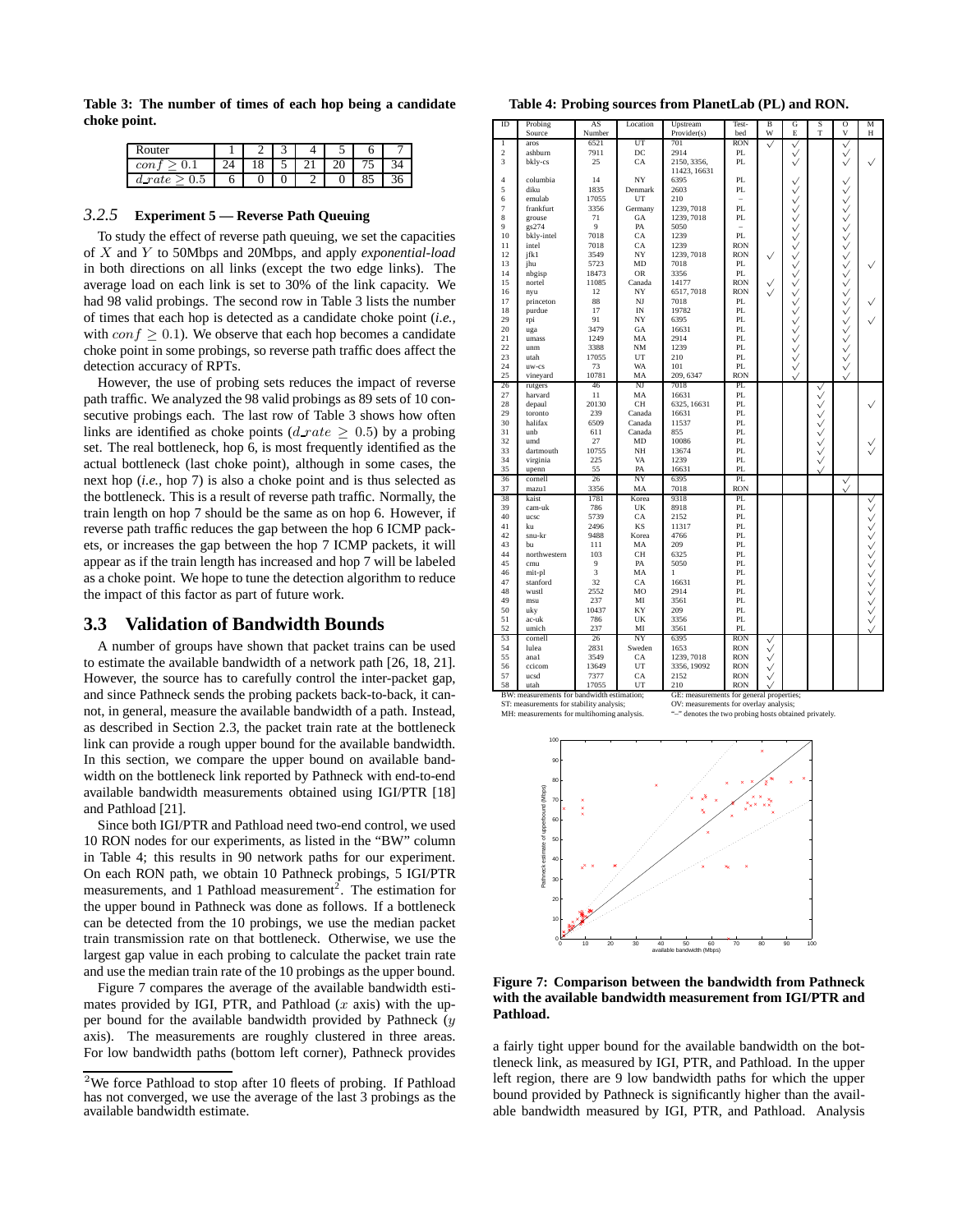

**Figure 8: Distribution of step size on the choke point.**



**Figure 9: Sensitivity of Pathneck to the values of** conf **and** d rate**.**

shows that the bottleneck link is the last link, which is not visible to Pathneck. Instead, Pathneck identifies an earlier link, which has a higher bandwidth, as the bottleneck.

The third cluster corresponds to high bandwidth paths (upper right corner). Since the current available bandwidth tools have a relative measurement error around 30% [18], we show the two 30% error margins as dotted lines in Figure 7. We consider the upper bound for the available bandwidth provided by Pathneck to be *valid* if it falls within these error bounds. We find that most upper bounds are valid. Only 5 data points fall outside of the region defined by the two 30% lines. Further analysis shows that the data point above the region corresponds to a path with a bottleneck on the last link, similar to the cases mentioned above. The four data points below the region belong to paths with the same source node (lulea). We have not been able to determine why the Pathneck bound is too low.

# **3.4 Impact of Configuration Parameters**

The Pathneck algorithms described in Section 2.3 use three configuration parameters: the threshold used to pick candidate choke points ( $step = 100\mu s$ ), the confidence value ( $conf = 0.1$ ), and the detection rate (d\_rate = 0.5). We now investigate the sensitivity of Pathneck to the value of these parameters.

To show how the  $100\mu s$  threshold for the step size affects the algorithm, we calculated the cumulative distribution function for the step sizes for the choke points detected in the "GE" set of Internet measurements (Table 4, to be described in Section 4.1). Figure 8 shows that over 90% of the choke points have gap increases larger than  $1000\mu s$ , while fewer than 1% of the choke points have gap increases around  $100\mu s$ . Clearly, changing the step threshold to a larger value (*e.g.*,  $500\mu s$ ) will not change our results significantly.

To understand the impact of  $conf$  and  $d_rate$ , we reran the Pathneck detection algorithm by varying  $conf$  from 0.05 to 0.3 and  $d_rate$  from 0.5 to 1. Figure 9 plots the percentage of paths with at least one choke point that satisfies both the  $\text{conf}$  and  $\text{d}$ -rate thresholds. The result shows that, as we increase  $\text{conf}$  and  $\text{d}_\text{rate}$ , fewer paths have identifiable choke points. This is exactly what we would expect. With higher values for  $\text{conf}$  and  $\text{d}_\text{rate}$ , it becomes more difficult for a link to be consistently identified as a choke link. The fact that the results are much less sensitive to  $d$  rate than conf shows that most of the choke point locations are fairly stable within a probing set (short time duration).

The available bandwidth of the links on a path and the location of both choke points and the bottleneck are dynamic properties. The Pathneck probing trains effectively sample these properties, but the results are subject to noise. Figure 9 shows the tradeoffs involved in using these samples to estimate the choke point locations. Using high values for  $conf$  and  $d_rate$  will result in a small number of stable choke points, while using lower values will also identify more transient choke points. Clearly the right choice will depend on how the data is used. We see that for our choice of  $\frac{\text{conf}}{\text{f}}$  and  $\frac{d \text{ rate}}{\text{a}}$  values, 0.1 and 0.5, Pathneck can clearly identify one or more choke points on almost 80% of the paths we probed. The graph suggests that our selection of thresholds corresponds to a fairly liberal notion of choke point.

# **4. INTERNET BOTTLENECK MEASUREMENT**

It has been a common assumption in many studies that bottlenecks often occur at edge links and peering links. In this section, we test this popular assumption using Pathneck, which is sufficiently light-weight to conduct large scale measurements on the Internet. Using the same set of data, we also look at the stability of Internet bottlenecks.

## **4.1 Data Collection**

We chose a set of geographically diverse nodes from Planetlab [4] and RON [31] as probing sources. Table 4 lists all the nodes that we used for collecting measurement data for the analysis in this paper. Among them, "GE" is used in Sections 4.2, 4.3, and 5, "ST" is used in Section 4.4, "OV" is used in Section 6.1, and "MH" is used in Section 6.2. These nodes reside in 46 distinct ASes and are connected to 30 distinct upstream providers, providing good coverage for north America and parts of Europe.

We carefully chose a large set of destinations to cover as many distinct inter-AS links as possible. Our algorithm selects destination IP addresses using the local BGP routing table information of the probe source, using a similar method as described in [24]. In most cases, we do not have access to the local BGP table for the sources, but we almost always can obtain the BGP table for their upstream provider, for example from public BGP data sources such as RouteViews [6]. The upstream provider information can be identified by performing traceroute to a few randomly chosen locations such as www.google.com and www.cnn.com from the probe sources. In the case of multihomed source networks, we may not be able to obtain the complete set of upstream providers.

Given a routing table, we first pick a ".1" or ".129" IP address for each prefix possible. The prefixes that are completely covered by their subnets are not selected. We then reduce the set of IP addresses by eliminating the ones whose AS path starting from the probe source are part of other AS paths. Here we make the simplification that there is only a single inter-AS link between each pair of adjacent ASes. As the core of the Internet is repeatedly traversed for the over 3,000 destinations we selected for each source, we would expect that each of these inter-AS links is traversed many times by our probing packets. Note that the destination IP addresses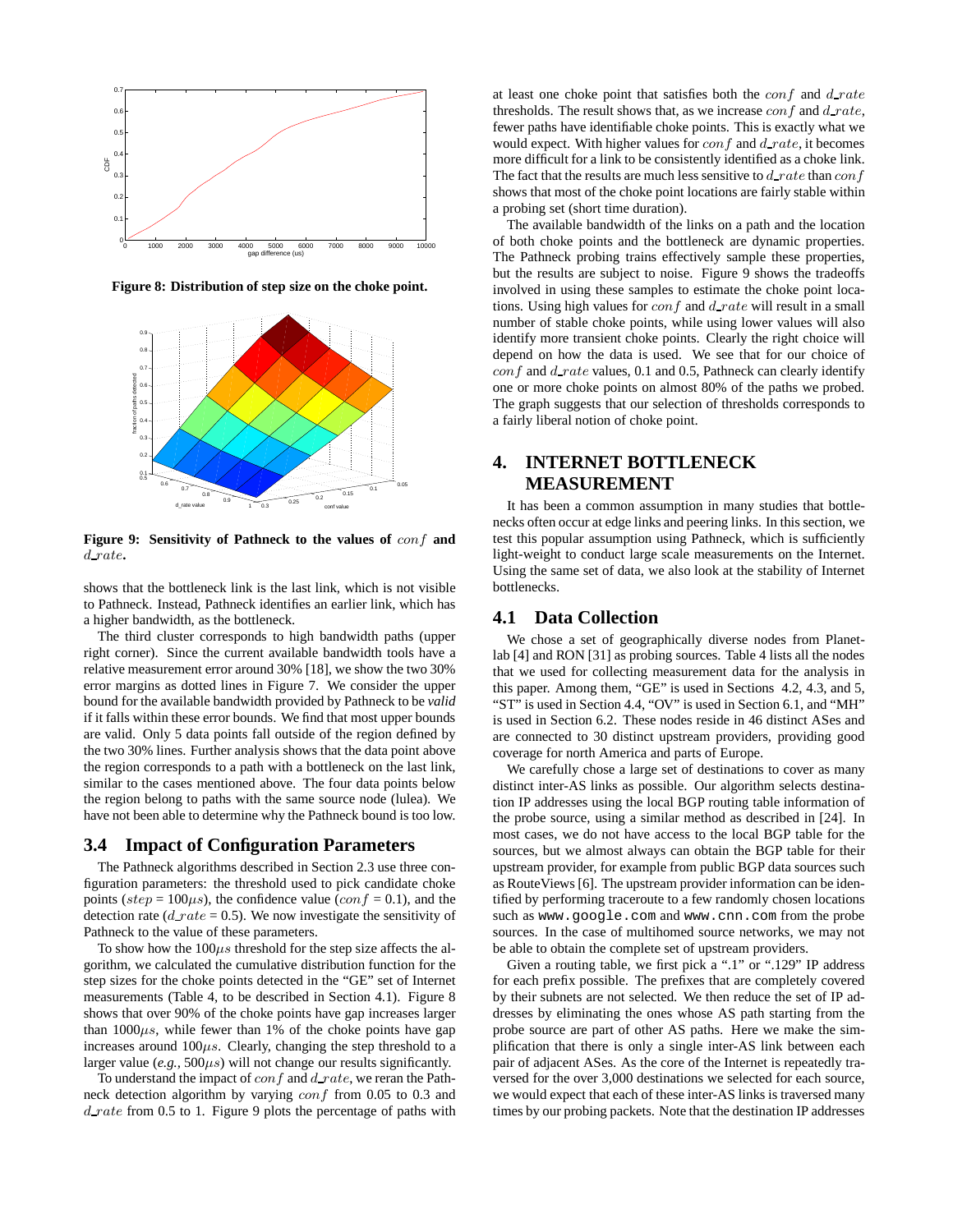

(b) Popularity of choke links and bottleneck links.

**Figure 10: Distribution and popularity of choke links.**

obtained from this procedure do *not* necessarily correspond to real end hosts.

In our experiments, each source node probes each destination once using Pathneck. Pathneck is configured to use a probing set of 10 probing trains and it then uses the results of the probing set to calculate the location of the choke points as well as a rough estimate for the available bandwidth for the corresponding choke links. We again use the  $conf \geq 0.1$  and  $d_rate \geq 0.5$  thresholds to select choke points. Due to the small measurement time, we were able to finish probing to around 3,500 destinations within 2 days.

# **4.2 Popularity**

As described in previous sections, Pathneck is able to detect multiple choke links on a network path. In our measurements, Pathneck detected up to 5 choke links per path. Figure 10(a) shows the number of paths that have 0 to 5 choke links. We found that, for all probing sources, fewer than 2% of the paths report more than 3 choke links. We also noticed that a good portion of the paths have no choke link. This number varies from 3% to 60% across different probing sources. The reason why Pathneck cannot detect a choke link is generally that the traffic on those paths is too bursty so no link meets the  $conf \geq 0.1$  and  $d_rate \geq 0.5$  criteria.

In our measurements, we observe that some links are detected as choke links in a large number of paths. For a link b that is identified as a choke link by at least one Pathneck probe, let  $NumProbe(b)$  denote the total number of probes that traverse b and let  $NumPositiveProbe(b)$  denote the total number of probes that detect b as a choke link. We compute the  $Popularity(b)$  of link b as follows:

$$
Popularity(b) = \frac{NumPositiveProbe(b)}{NumProbe(b)}
$$

The popularity of a bottleneck link is defined similarly. Figure 10(b) shows the cumulative distribution of the popularity of choke links (dashed curve) and bottleneck links (solid curve) in our measurements. We observe that half of the choke links are detected

in 20% or less of the Pathneck probings that traverse them. About 5% of the choke links are detected by all the probes. The same observations hold for the popularity of bottleneck links.

# **4.3 Location**

In general, a link b is considered to be an *intra-AS link* if both ends of b belong to the same AS; otherwise, b is an *inter-AS link*. In practice, it is surprisingly difficult to identify a link at the boundary between two ASes due to the naming convention [24] that is currently used by some service providers. In our experiments, we first use the method described in [24] to map an IP address to its AS. We then classify a link b into one of the following three categories: (i) *Intra-AS link*. A link b is intra-AS if both ends of b and its adjacent links belong to the same AS. Note that we are very conservative in requiring that intra-AS links fully reside inside a network. (ii) *Inter0-AS link.* A link b is inter0-AS if the ends of b do not belong to the same AS. The link b is likely to be an inter-AS link, but it is also possible that  $b$  is one hop away from the actual inter-AS link. (iii) *Inter1-AS link*. A link b is inter1-AS if both ends of b belong to the same AS and it is adjacent to an inter0-AS link. In this case, b appears to be one hop away from the link where AS numbers change, but it might be the actual inter-AS link. Note that, using our definitions, the inter0-AS links and inter1-AS links should contain all the inter-AS links and some intra-AS links that are one hop away from the inter-AS links.

Figure 11(a) shows the distribution of choke links and bottleneck links across these three categories. We observe that for some probing sources up to 40% of both the bottleneck links and choke links occur at intra-AS links. Considering our very conservative definition of intra-AS link, this is surprising, given the widely used assumption that bottlenecks often occur at the boundary links between networks.

For a choke link b in a probing set P, we compute its *normalized location* (denoted by  $NL(b, P)$ ) on the corresponding network path as follows. Let  $A_1, A_2, ..., A_k$  denote the AS-level path, where  $k$  is the length of the AS path. (i) If  $b$  is in the  $i$ -th AS along the path, then  $NL(b, P) = i/k$ . (ii) If b is the link between the i-th and  $(i + 1)$ -th ASes, then  $NL(b, P) = (i + 0.5)/k$ . Note that the value of  $NL(b, P)$  is in the range of [0, 1]. The smaller the value of  $NL(b, P)$ , the closer the choke link b is to the probing source. Given a set of probing sets  $P_1, P_2, ..., P_m$   $(m > 0)$  that detect b as a choke link, the normalized location of link  $b$  is computed as

$$
NL(b) = \frac{\sum_{j=1}^{m} NL(b, P_j)}{m}
$$

Since the bottleneck link is the primary choke link, the definition of *normalized location* also applies to the bottleneck link.

Figure 11(b) shows the cumulative distribution of the normalized locations of both bottleneck and choke links. The curves labeled "(unweighted)" show the distribution when all links have an equal weight, while for the curves labeled "(weighted)" we gave each link a weight equal to the number of probing sets in which the link is detected as a bottleneck or choke link. This is interesting because we observed in Figure 10(b) that some links are much more likely to be a bottleneck or a choke link than others. The results show that about 65% of the choke links appear in the first half of an end-to-end path (*i.e.*,  $NL(b, P) \leq 0.5$ ). By comparing weighted with unweighted curves, we also observe that high-frequency choke links tend to be located closer to the source. Finally, by comparing the curves for choke links and bottleneck links, we observe that bottleneck locations are more evenly distributed along the end-toend path. These observations are in part influenced by the definition of choke link and bottleneck, and by Pathneck's bias towards earlier choke links.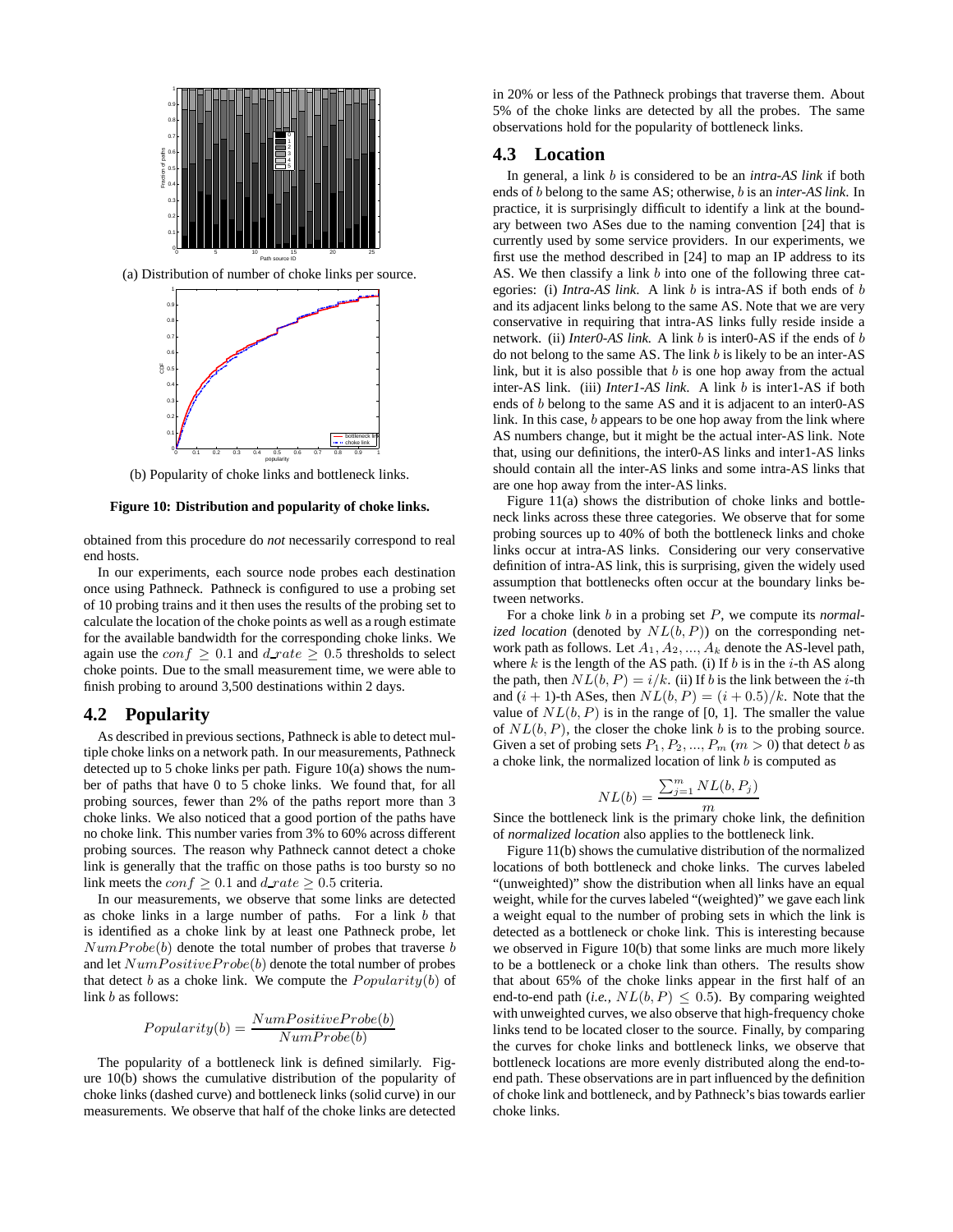

**Figure 11: Location of bottleneck and choke links.**

Figure 11(c) shows the cumulative distribution for the normalized location for choke links and bottleneck links separately for the different classes of links; the results have been weighted by the number of probing sets in which a link is detected as a choke link or bottleneck link. We observe that intra-AS choke links and bottleneck links typically appear earlier in the path than inter0-AS and inter1-AS choke links and bottlenecks. The reason could be that some sources encounter choke links and bottlenecks in their home network.

# **4.4 Stability**

Due to the burstiness of Internet traffic and occasional routing changes, the bottleneck on an end-to-end path may change over time. In this section, we study the stability of the bottlenecks. For our measurements, we randomly selected 10 probing sources from PlanetLab ("ST" data set in Table 4). We sampled 30 destinations randomly chosen from the set of destinations obtained in Section 4.1. We took measurements for a three hour period and we divided this period into 9 epochs of 20 minutes each. In each epoch, we ran Pathneck once for each source-destination pair. Pathneck used probing sets consisting of 5 probing trains and reported choke links for each 5-train probing set.

Suppose link  $b$  is a choke link in probing set  $i$ . Let  $DetectionRate<sub>i</sub>(b)$  denote the frequency with which b is a candidate choke link in probing set  $i$ . For each path, we define the stability of choke link  $b$  over a period of  $n$  epochs as

$$
Stability(b) = \sum_{i=1}^{n} DetectionRate_i(b)
$$

The same definition applies to bottleneck links. Note that the range of  $Stability(b)$  is [0.5, n] because  $d_rate \ge 0.5$ .

Figure 12(a) shows the cumulative distribution for stability over all measurements. We can see that bottlenecks and choke links have very similar stability, but this stability is however not very high. We speculate that the reason is that many bottlenecks are determined by the traffic load, not link capacity. Figure 12(b) shows the stability (at the router level) for intra-AS, inter0-AS and inter1-AS choke links. We see that intra-AS choke links are significantly less stable than inter-AS choke links. Comparing the two types of inter-AS choke links, inter0-AS choke links are more stable than inter1-AS choke links. We observe similar results at the AS level as shown by the curves labeled "intra-AS-level" and "inter1-AS-level": the intra-AS choke links are again less stable than the inter1-AS choke links. Moreover, we see, not surprisingly, that AS-level choke links are more stable than router-level choke links. Similar observations apply to bottlenecks (not shown in Figure 12(b)). Given the small number of destinations (*i.e.,* 30) and short duration of the experiment (*i.e.,* 3 hours), we cannot claim that these stability results



**Figure 12: The stability of choke links.**

are representative for the Internet. We plan to do more extensive experiments in the future.

# **5. INFERRING BOTTLENECKS**

In this section, we look at the problem of inferring the bottleneck location for a path that was not directly probed by Pathneck. The observation is that, if all or most of the links on a path are also part of paths that have already been probed, we may be able to derive the bottleneck location without actually probing the path. This could significantly reduce the amount of probing that must be done when studying bottleneck locations.

**Methodology:** We divide the "GE" data set we gathered in Section 4 into two parts — a training set and a testing set. The *training set* is used to label each link L with an upper bound  $B_u(L)$  and/or a lower bound  $B_l(L)$  for the available bandwidth; these bounds are calculated using the algorithm presented in Section *2.3.3*. If there are multiple bounds on the available bandwidth of a link from multiple probing sets, we take the lowest upper bound as the upper bound of the link's available bandwidth and the highest lower bound as the lower bound of the link's available bandwidth. Since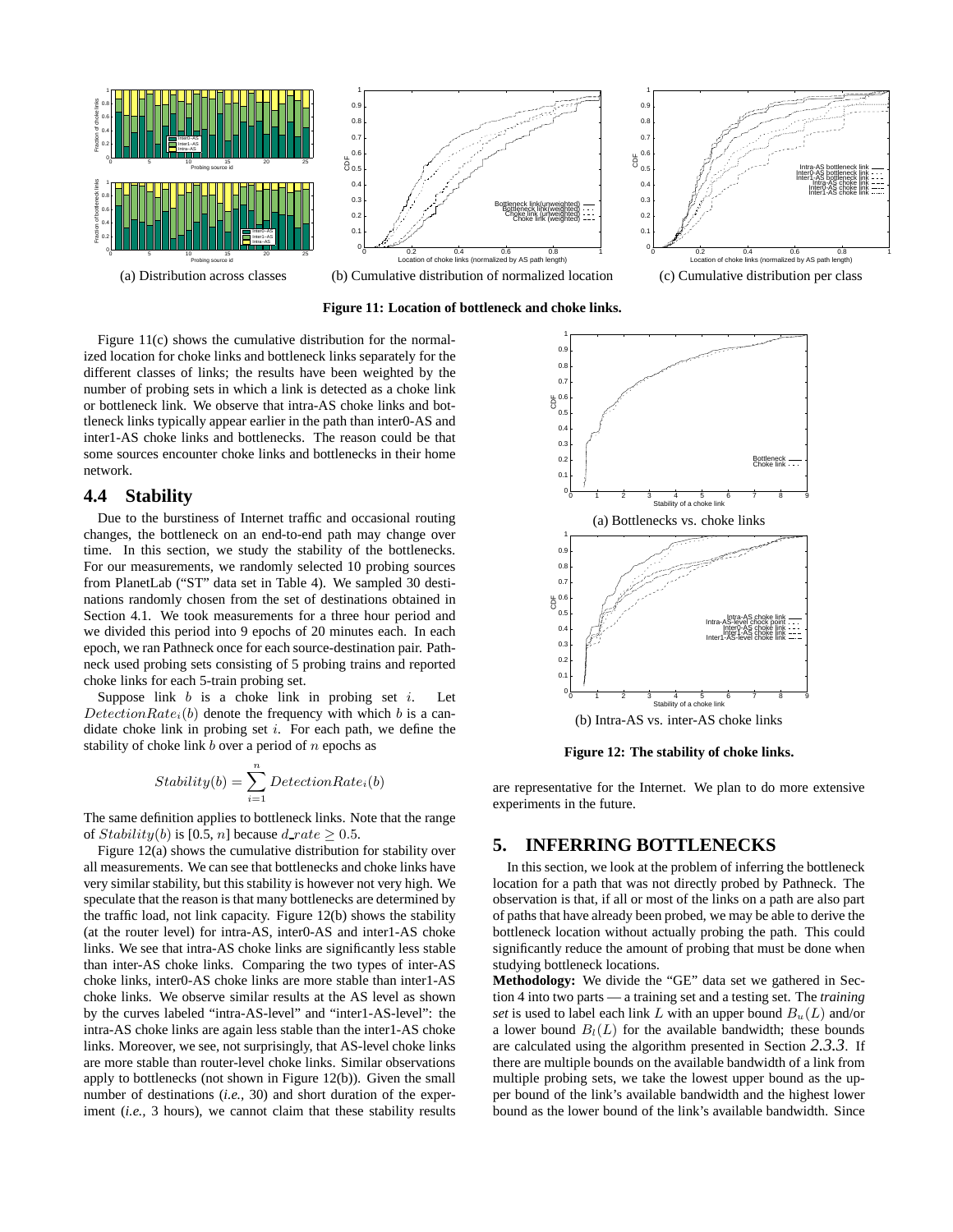| <b>Class</b>   | Links           | $\overline{\text{Correct}}$ | Incorrect | No upper | Not     | Total |
|----------------|-----------------|-----------------------------|-----------|----------|---------|-------|
|                | covered         |                             |           | bound    | covered |       |
|                | 100%            | 10.2%                       | 8.5%      | 9.9%     | 0%      | 28.6% |
|                | $[80\%, 100\%]$ | 11.4%                       | 9.3%      | 9.8%     | 7.2%    | 37.7% |
| $\overline{c}$ | $[70\%, 80\%]$  | 2.7%                        | 2.5%      | 2.4%     | 3.6%    | 11.2% |
| 3              | $[60\%, 70\%)$  | 1.4%                        | 1.3%      | 1.3%     | 2.6%    | 6.6%  |
|                | $[0\%, 60\%)$   | 0.9%                        | 0.8%      | 0.6%     | 2.2%    | 4.5%  |
|                |                 |                             | -         |          |         | 11.4% |
| Total          |                 | 26.6%                       | 22.4%     | 24%      | 15.6%   | 100%  |

**Table 5: Inference results**

this type of calculation on bounds is very sensitive to measurement noise, we first preprocess the data: we include upper bounds only if the standard deviation across the probing set is less than 20% of the average upper bound.

The *testing set* is used for inference validation as follows. For each path P in the testing set, we try to annotate each link  $L_i \in P$ . If the link is covered in the training set, we associate the upper bound  $B_u(L_i)$  and/or lower bound  $B_l(L_i)$  derived from the training set with it. We identify the link  $L_i$  with the lowest upper bound  $B_u(L_i)$  as the inferred bottleneck link  $\hat{L_i}$ ; we ignore links that have no bounds or only lower bounds. We then compare  $\hat{L_i}$  with the "true" bottleneck location, as identified by the Pathneck result in the testing set. If the location matches, we claim that the bottleneck location inference for the path  $P$  is successful. Paths in the testing set for which Pathneck cannot identify any choke link with high enough  $d$ -rate and conf are excluded from the analysis. Note that routers may have multiple interfaces with different IP addresses, we use the tool *Ally* [35] to resolve router aliases.

When evaluating how successful we are in inferring bottleneck location, we need to account for the fact that for most paths, we miss information for at least some of the links. Obviously we would expect to have a lower success rate for such paths. For this reason, we classify the paths in the testing set into 5 classes based on the percentage of links that are covered by the training set. *Class 0* includes paths in the testing set for which we have some information (either upper bound, lower bound, or both) for every link in the path. *Class 1* includes paths for which we have information for over 80% of the links, but not for every link. Similarly, *Classes* 2, 3, and 4 include paths for which the percentage of covered links is [70%, 80%), [60%, 70%), and [0%, 60%), respectively.

**Results:** The probing data that we used in this section includes the results for 51,193 paths. We randomly select 60% of the probing sets as the training data, while the remaining 40% are used as testing data for inference evaluation. That gives us 20,699 paths in the testing set. Column "Total" in Table 5 lists the percentage of paths in each class; the "11.4%" entry corresponds to paths in the testing set on which we cannot identify a bottleneck.

Column "Correct" corresponds to the cases where inference was successful, while column "Incorrect" corresponds to the cases where we picked the wrong link as the bottleneck, even though the training set provided sufficient information about the real bottleneck link. Column "No upper bound" corresponds to the paths where we picked the wrong bottleneck link, but the training set only has lower bounds for the true bottleneck link; this is typically because the link was covered by very few probings in the training set. The column "Not covered" corresponds to paths for which the bottleneck link is not covered in the training set, so we can obviously not identify the link as the bottleneck link. For both the "No upper bound" and "Not covered" cases, inference fails because the training set does not offer sufficient information. A more carefully designed training set should reduce the percentage of paths in these categories.

Overall, inference is successful for 30% of the paths which we

can identify bottleneck in the testing set, while the success rate increases to 54% when we have sufficient data in the training set. Note the diminishing trend in the inference success rate as we have information for fewer links in the path: the "Correct" cases account for 36%, 30%, 24%, 21% and 20% of the paths in *Classes* 0 through 4, respectively. This drop is expected since the less information we have on a path, the less likely it is that we can infer the bottleneck location correctly.

**Discussion:** The inference capability presented in this section shows that it is possible to infer the network bottleneck location without probing the path with some level of accuracy. However, we need sufficient information on the links in the path so it is important to properly design the training set to reduce the number of links for which we have little or no data. Ideally, we would be able to systematically probe a specific region of the Internet and put the results in a database. This information could then be used by applications to infer the bottlenecks for any path in that region of the network.

# **6. AVOIDING BOTTLENECKS**

In this section we study how bottleneck information obtained by Pathneck can be used to improve overlay routing and multihoming.

#### **6.1 Overlay Routing**

Overlay routing, or application layer routing, refers to the idea of going through one or more intermediate nodes before reaching the destination. The intermediate nodes act as application layer routers or overlay nodes by forwarding traffic typically without any additional processing. Previous studies [33, 31] have shown that by going through an intermediate node, the round trip delay can be significantly improved and routing failures can be bypassed. In such cases, the part of the network experiencing congestion or routing problems is avoided. Note that between any two overlay nodes or between an overlay node and either the source or destination, regular IP routing is used to route traffic. One of the reasons why such "triangular" routing works is that BGP — the Inter-domain Routing Protocol, does not optimize for network performance in terms of delay, loss rate, or bandwidth. Shortest AS-path-based routing does not always yield the best performing paths because routing policies can cause path inflation [37, 34].

Overlay routing can thus be used to avoid bottleneck links in the underlying IP path, thereby improving application level performance in terms of throughput. So far, no studies have quantified the benefit overlay routing provides in avoiding bottleneck links. To the best of our knowledge, this study presents the very first large scale analysis of how overlay routing can improve the available bandwidth of a path. Other metrics such as delay, loss rate, and cost [15] are also important, and we plan to study the correlation between these metrics and the available bandwidth we consider here in a future study. Most of the nodes from which we performed probing are well connected, *i.e.,* they receive upstream Internet service from a tier-1 ISP. We would like to understand the utility of overlay routing when the probe nodes serve as overlay routers for paths destined to arbitrary locations in the Internet. We used the following probing methodology to gather the data for this study.

**Methodology:** We selected 27 RON and Planetlab nodes as both the source nodes and overlay nodes, as listed in the "OV" column in Table 4. Using a BGP table from a large tier-1 ISP, we sampled 200 random IP addresses from a diverse set of prefixes; each IP address originates from a different AS and ends with ".1" to minimize the chance of triggering alarms at firewalls. From each probing source we performed the probing process described below during the same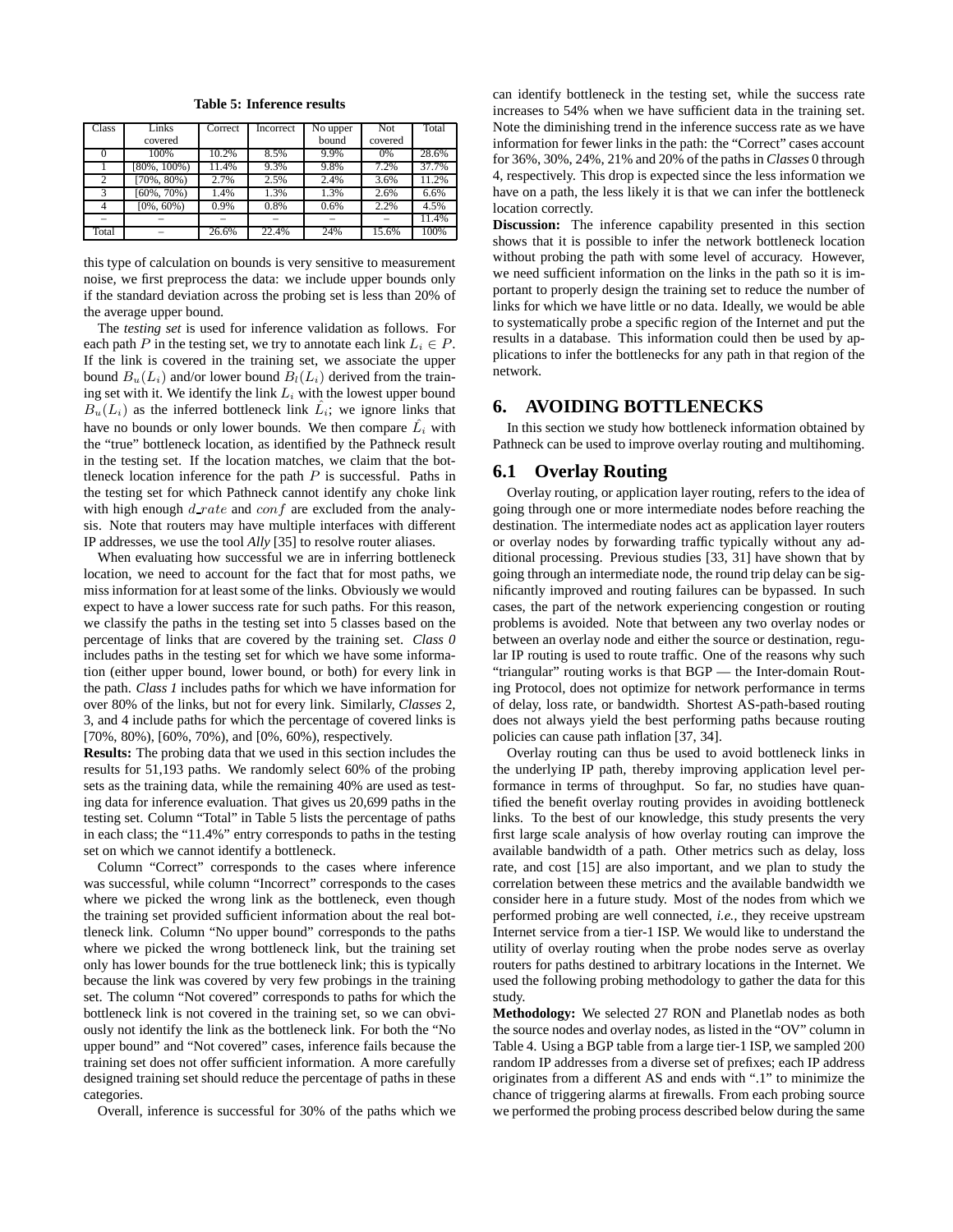

**Figure 13: Improvements in the lower and upper bounds for available bandwidth using overlay routing (cutoff at 150Mbps).**

time period to minimize the effect of transient congestion or any other causes for nonstationary bottleneck links. Given the list of 200 target IP addresses, each source node S probes each IP address 10 times using Pathneck. After probing each target IP address, S randomly selects 8 nodes from the set of 22 source nodes as its candidate overlay nodes and probes each of these 8 nodes 10 times. This probing methodology is designed to study the effectiveness of overlay routing in avoiding bottleneck links in a fair manner, as the probing of the following three paths occur very close in time:  $S \to D$ ,  $S \to S'$ , and  $S' \to D$ , where S' is overlay node and D is destination node. The upper bound for the bottleneck link available bandwidth is calculated based on the largest gap value in the path across the 10 probing results.

For each destination from a given source, we calculate the lower bound and upper bound for the available bandwidth of the path as the lowest and highest upper bound on bottleneck link available bandwidth calculated by Pathneck in the 10 probings for that path. When composing two paths such as  $S \to S'$  with  $S' \to D$ , the lower bound of this overlay path is assumed to be the minimum of the two lower bound values from the individual paths. The upper bound of an overlay path is calculated in the same manner to have a conservative estimate of the available bandwidth. We only consider the effectiveness of overlay routing by going through a single intermediate node, similar to previous studies.

**Results:** Of the 63, 440 overlay attempts, *i.e.,* routing to a destination by going through an intermediate node, 52.72% are *useful*, which means that overlay routing improves either the lower or the upper bound on the available bandwidth of the path. Note that we are not considering other metrics such as latency or packet loss. If we require both bounds to increase, the useful rate is 15.92%; the breakdown for improving only the lower bound or only the upper bound is 17.39% and 19.40%, respectively. The distribution of the improvement in upper and lower bounds for the available bandwidth is shown in Figure 13. The curves show that most improvements in the upper bound are less than 100Mbps while the limit for the lower bound is 20Mbps.

We now examine more closely how useful the overlay nodes are in improving the available bandwidth bounds from each source node to the 200 randomly selected destinations. We found that for most sources almost all 22 overlay nodes can be used for reaching *some* destinations with improved performance. A few exceptions stand out: the mazu1 site finds only 8 out of 22 nodes useful in terms of improving available bandwidth, and the cornell site finds 18 nodes useful. One possible reason is that the paths between these two sites and the chosen destinations already have good performance, hence overlay routing does not help. Another possible explanation is that the bottleneck is near the source, so again overlay routing cannot help. Among the other sites, where most of the randomly selected overlay nodes can help in improving available bandwidth, we studied the data in more detail to see whether any particular overlay nodes are always helpful for a given source node. Surprisingly, the answer is *yes*. In fact, for most source nodes, there are 2 to 3 overlay nodes that can improve performance for more than 90% of the cases examined. For example, when using vineyard as a source, jfk1, bkly-cs, and purdue all prove to be useful as overlay nodes for 92% of the destinations. Such information is very helpful in making overlay routing decisions, as we discuss below.

**Discussion:** The study presented here has several important implications for how to select overlay nodes and for improving overlay routing strategies. Overlay node selection typically involves continuous probing and monitoring between the source node and the overlay node, and between the overlay node and the destination node. This solution is not scalable if one has to probe exhaustively for every combination of destinations and candidate overlay nodes. To minimize measurement overhead, one can make use of the topology information to predict how likely an intermediate overlay node can help improve performance to a particular destination. Pathneck presents two opportunities here: (1) Pathneck is very helpful in identifying both the location of stable bottleneck links and overlay nodes that often seem helpful in avoiding such links. (2) Pathneck is light-weight enough to be used on-demand to decide which upstream provider to use for routing bandwidth-intensive applications or applications requiring a minimal amount of bandwidth to function, *e.g.,* multimedia streaming.

# **6.2 Multihoming**

Large enterprise networks often *multihome* to different providers. The multihomed network usually has its own Autonomous System (AS) number and exchanges routing information with its upstream providers via the Border Gateway Protocol (BGP). The original motivation for multihoming was to achieve resilient network connectivity or redundancy in case the connectivity to one ISP fails or one of the ISPs experiences severe routing outages. Multihoming can not only increase the availability of network connectivity, but can also improve performance by allowing multihomed customers to route traffic through different upstream providers based on the routing performance to a given destination. A recent study [8] has shown that, by carefully choosing the right set of upstream providers, high-volume content providers can gain significant performance benefit from multihoming.

The performance benefit offered by multihoming depends highly on the routing path diversity and the location of failures or performance bottlenecks. For example, if a network is multihomed to two providers that route large portions of its traffic via paths with significant overlap, then the benefit of multihoming will be sharply diminished since it will not be able to avoid bottlenecks in the shared paths. As a result, we consider the following two problems: (1) Given the set of popular destinations a network frequently accesses, which upstream provider should the network consider using? (2) Given a set of upstream providers, which provider should be used to reach a given destination? Clearly we would like to do the selection without expensive probing. We show that Pathneck can help answer both these questions. To the best of our knowledge, this is the first study to examine the benefit of multihoming to avoid bottleneck links by quantifying the improvement in available bandwidth.

**Methodology:** To understand the effect of multihoming on avoiding bottleneck links, one would ideally probe from the same source to each of several destinations through different upstream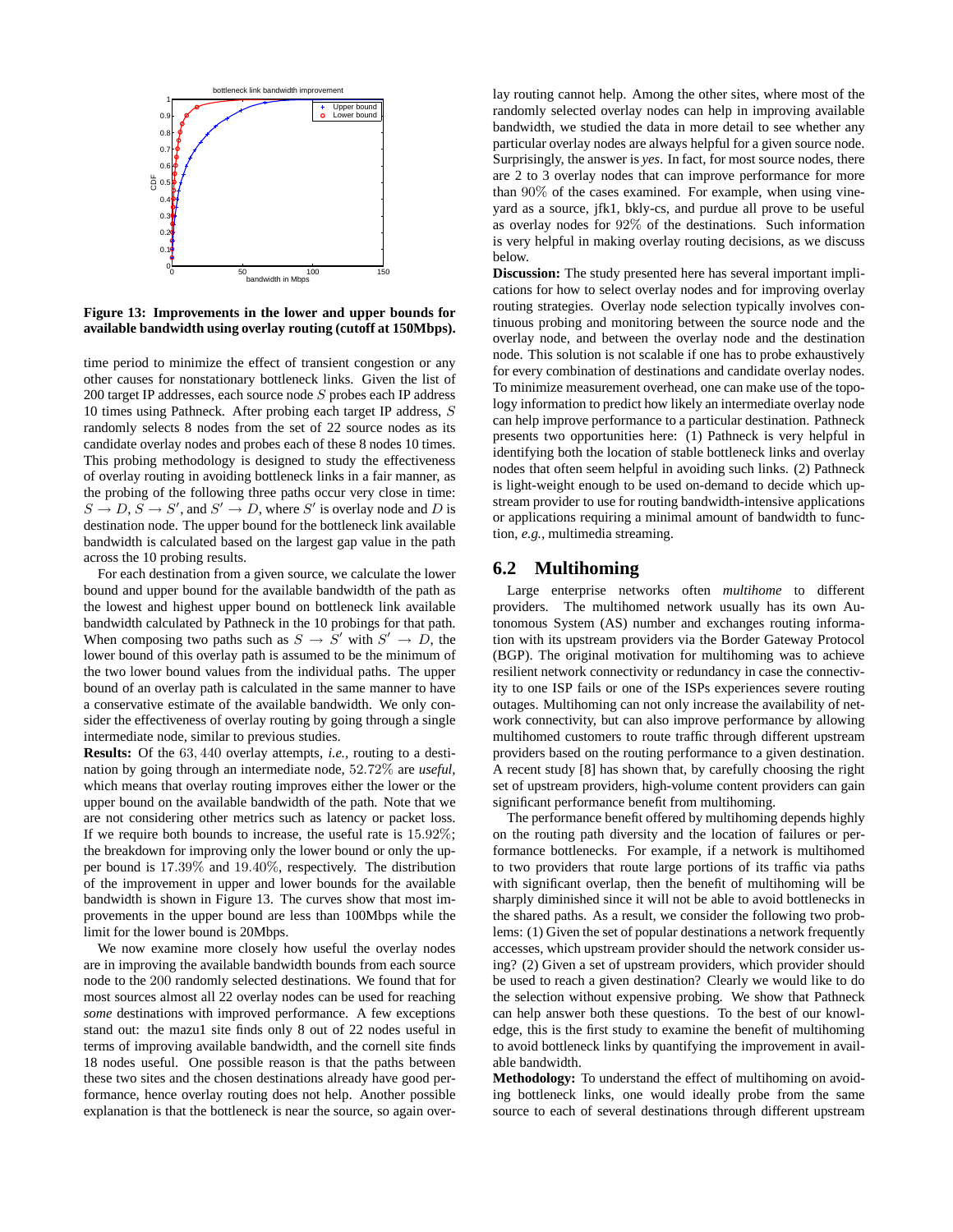**Table 6: Grouping based on coarse-grained geographic proximity.**

| Group name | Group member                        | Useful rate |
|------------|-------------------------------------|-------------|
| sf         | bkly-cs, ucsc, stanford             | 94%         |
| nyc        | princeton, jhu, bu,                 | 99%         |
|            | umd, rpi, mit-pl, dartmouth, cmu    |             |
| kansas     | ku. wustl                           | 90%         |
| chicago    | depaul, umich, uky, northwest, msu, | 98%         |
| britain    | cam-uk, ac-uk                       | 17%         |
| korea      | kaist-kr, snu-kr                    | 74%         |

providers. A previous study [8] simulated this by probing from nodes within the same city but connected through different upstream providers. Unfortunately, very few of our probe nodes are located in the same city and have different upstream providers. We simulate this by choosing 22 probing sources belonging to different, but geographically close, organizations, as is shown in Table 6. We treat the members in the same group as nodes within the same city. While this is a simplification, we note that the geographic distance between any two nodes within the same group is small relative to the diverse set of 7, 090 destinations we selected for probing.

To evaluate the effectiveness of multihoming, for each geographic group, we examine the bounds on the available bandwidth of the paths from each member in the group to the same destination. If the improvement in the lower bound or the upper bound from the worst path compared with any other path in the group is more than 50% of original value, then we declare multihoming to be *useful*. Note that similar to the overlay routing study, our metric only considers available bandwidth; for some applications, other path properties such as latency and cost could be more important. **Results:** Among all 42, 285 comparisons we are able to make across all probing locations, more than 78% of them are useful cases. This is very encouraging and shows that multihoming significantly helps in avoiding bottleneck links. However, these results may be overly optimistic given our destination set and the difficulty in discovering bottlenecks at the destination site. First, many of the probe destinations selected are not stub networks and most of them do not correspond to addressable end hosts. Furthermore, firewalls often drop outgoing ICMP packets, thus rendering Pathneck ineffective at identifying bottleneck at some destination sites.

Nevertheless, our results suggest that multihoming is very effective at avoiding bottleneck links near the source or inside the network core. When we are more conservative and we require both the upper bound and the lower bound to improve by 50%, then the useful rate is reduced to exactly 50%.

Examining the results for individual groups in Table 6 reveals some interesting characteristics. First of all, the bigger the group, the higher the useful rate. For the two sites outside North America – britain and korea, the useful rates are significantly lower. We conjecture that the transoceanic link is the main bottleneck link and it cannot easily be avoided by choosing a nearby source node within the same country. Also, these two groups have only two members, so they have fewer choices.

Intuitively one would expect that as one adds more service providers, there is a diminishing return for multihoming. An earlier study [8] has shown this with respect to reducing download time for Web objects. We now examine this effect using available bandwidth as the performance metric. Figure 14 shows how the useful rate increases with the number of providers. We see that there is a fairly steady increase, even for higher numbers of providers. We plan to investigate this further using more probe source locations. **Discussion:** The results of the multihoming study are quite en-



**Figure 14: Improvement in avoiding bottleneck links with increase in providers.**

couraging. Not only do they suggest that multihoming can yield significant benefits, but they also show that information collected by Pathneck can be used to select the upstream providers.

# **7. RELATED WORK**

Bandwidth estimation techniques [14, 22], specifically available bandwidth estimation algorithms [13, 20, 26, 18, 30, 36], measure network throughput, which is closely related to congestion. However, they provide no location information for the congestion point. Also, all these tools, except cprobe [13], need the cooperation of the destination, which makes them very hard to deploy. Packet loss rate is another important metric that is related to user throughput, especially for TCP traffic [27]. Tools that focus on loss rate include Sting [32], which measures the network path loss rate, and Tulip [23], which can pinpoint the packet loss position.

The tools that are most closely related to Pathneck include Cartouche [17], Packet Tailgating [29], BFind [10] and Pathchar [19]. Cartouche [17] uses a packet train that combines packets of different sizes and exploits differences in how different-sized packets are handled to measure the bandwidth for any segment of the network path. The bottleneck location can naturally be deduced from its measurement results. Packet Tailgating [29] also combines load packets and measurement packets, but instead of letting measurement packets expire, it expires the load packets. Both Cartouche and Packet Tailgating require two end control.

BFind [10] detects the bottleneck position by injecting a steady UDP flow into the network path, and by gradually increasing its throughput to amplify the congestion at the bottleneck router. At the same time, it uses Traceroute to monitor the RTT changes to all the routers on the path, thus detecting the position of the most congested link. Concerns due the overhead generated by the UDP flow force BFind to only look for a bottleneck with available bandwidth of less than 50Mbps. Even then, considering its measurement time, its overhead is fairly high, which is undesirable for a general-purpose probing tool.

Pathchar [19] estimates the capacity of each link on a network path. The main idea is to measure the data transmission time on each link. This is done by taking the difference between the RTTs from the source to two adjacent routers. To filter out measurement noise due to factors such as queueing delay, pathchar needs to send a large number of probing packets, identifying the smallest RTT values for the final calculation. As a result, pathchar also has a large probing overhead.

Due to the lack of a measurement tool to identify bottleneck location, there has not been much work on analyzing Internet bottlenecks. We are only aware of the analysis in [10], which shows that